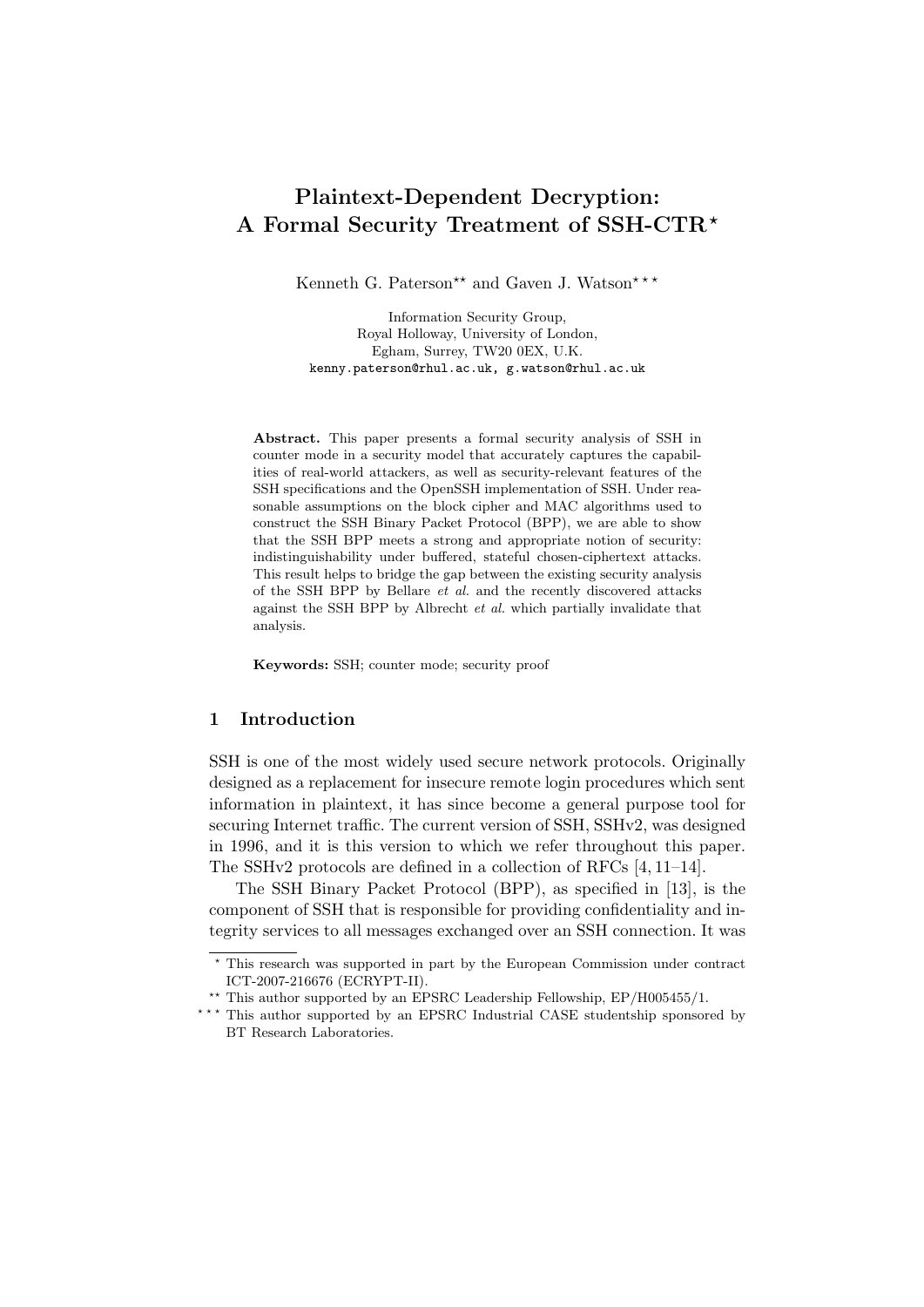subjected to a formal cryptographic security analysis using the methods of provable security by Bellare *et al.* [3]. Bellare *et al.* introduced a stateful security model and notion for SSH-style protocols. They also proved that several minor variants of the SSH BPP meet their security notion, given reasonable assumptions about the cryptographic primitives. In particular, they showed that, while the SSH BPP using CBC mode encryption with IV chaining (SSH-IPC) is *in*secure, the SSH BPP using either CBC mode encryption with explicit random IVs and random padding (SSH-\$NPC), or counter mode encryption (SSH-CTR), is secure in their model.

However, the recent work of Albrecht *et al.* [1] has demonstrated plaintext recovery attacks against both SSH-IPC and SSH-\$NPC, despite the proof of security for SSH-\$NPC in [3]. The attacks in [1] exploit several features that are intrinsic to the SSH specification and to implementations, but that are not captured in the security model of [3]: firstly, the decryption process depends on the packet length field, which itself forms part of the plaintext data; secondly, data can be delivered to the decrypting party in a byte-by-byte manner by an attacker, allowing the attacker to observe the behaviour of the decrypting party after each byte is received; and, thirdly, the attacker can distinguish various kinds of decryption failure (most importantly, the attacker can tell exactly when a MAC fails to verify). As a consequence of these attacks, versions 5.2 and higher of OpenSSH, the leading implementation of SSH, now negotiate the selection of counter mode in preference to CBC mode. This follows the recommendation of the CPNI vulnerability announcement [7]. OpenSSH versions 5.2 and higher also include specific counter-measures for CBC mode to frustrate the CBC-specific attacks of [1].

No attacks are known against the SSH BPP using counter mode, and the security model and proof for the relevant scheme SSH-CTR provided in [3] does rule out many classes of attack. Yet it is evident, in view of the attacks in [1], that the current formal security analysis of SSH-CTR in [3] is inadequate. In particular, the current analysis of SSH-CTR does not take into account the plaintext-dependent nature of the decryption process, nor the ability of the attacker to interact in a byte-bybyte manner with the decryption process. Indeed, the length field which turns out to be so critical to breaking SSH in [1] is ignored in the security analysis of [3], while it is assumed in [3] that ciphertexts are processed in an atomic fashion. Moreover, while the model of [3] does include errors arising from cryptographic processing, it does not do so in a way that accurately reflects the reality of SSH implementations such as OpenSSH – in the model of [3], any error condition leads to an identical error message,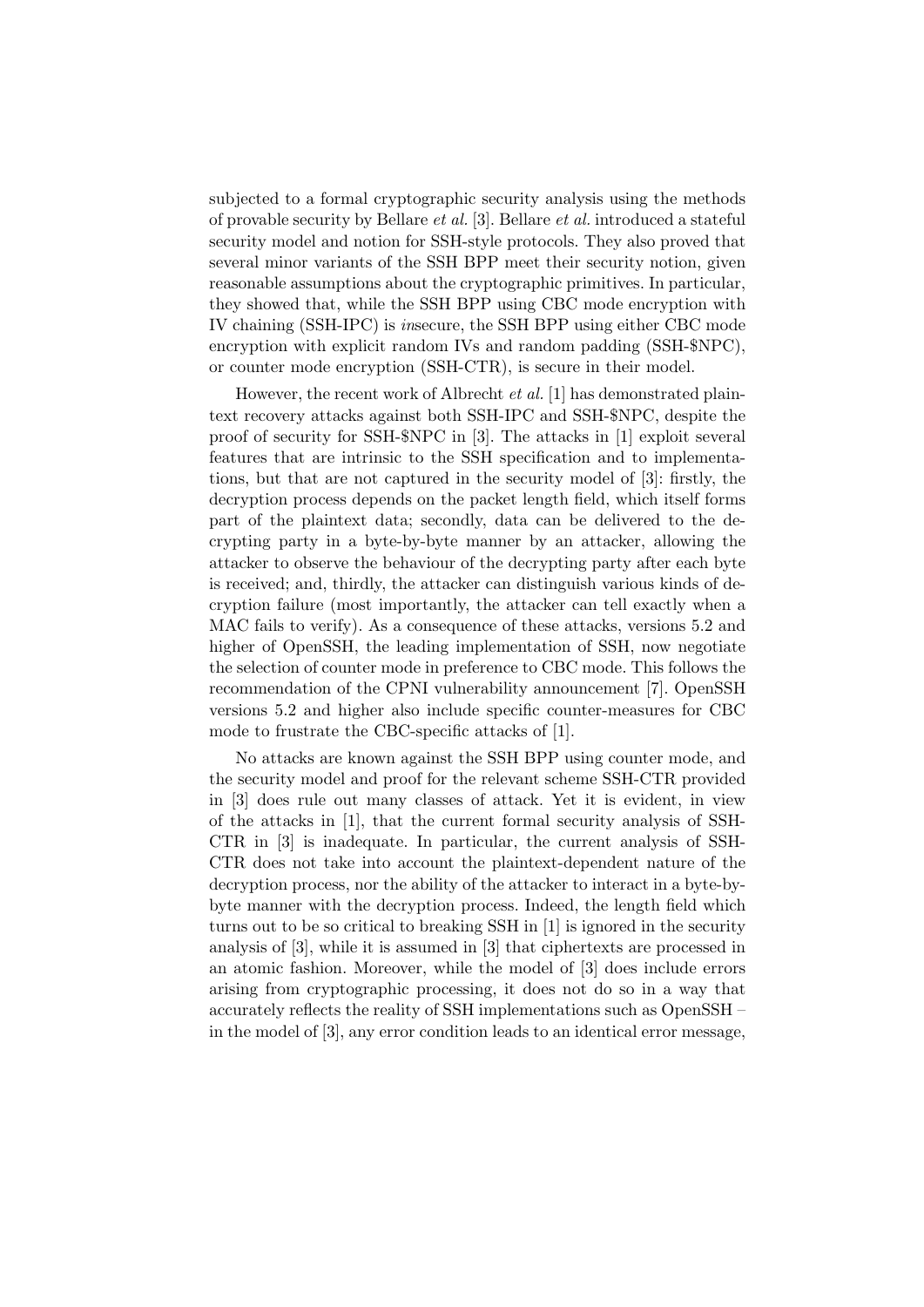while in reality, the error type and the timing of the error can both leak to the adversary. This additional information was also exploited in the attacks of [1].

# **1.1 Our contribution**

This paper aims to bridge the gap between the current security analysis of the SSH-CTR in [3] on the one hand, and the reality of the SSH specifications in the RFCs and the OpenSSH implementation of the SSH BPP using counter mode on the other. We develop a security model for the SSH BPP that extends the stateful model introduced in [3] and that is driven by our desire to more closely align the security model with the SSH specifications and the OpenSSH implementation. We focus on the OpenSSH implementation in preference to any of the many other SSH implementations available because of its widespread use [10]. A novel aspect of our security model is its ability to allow the attacker to interact with the decryption oracle in a byte-by-byte fashion, with ciphertext bytes being buffered until they can be processed. Novel aspects of our description of the SSH BPP using counter mode include its provision for plaintextdependent decryption, and accurate modeling of all the error events that arise during decryption in the OpenSSH implementation of the SSH BPP in counter mode. We prove that the SSH BPP using counter mode is secure in our model, under standard assumptions concerning the cryptographic components used in the construction. This requires significant reworking of the security analysis for counter mode in [3] to take account of the new features of our model and our description of the SSH BPP. Our analysis is sufficient to show that the SSH BPP using counter mode is immune to the type of attacks reported in [1].

While our analysis is quite specific to the SSH BPP in counter mode, we believe that the modeling and proof techniques developed here should be much more widely applicable: all reasonably complex secure communication protocols involve handling of error and other management messages, and many such protocols allow for the adversary to interact with the decryption process in a fine-grained manner (rather than in a "ciphertext-atomic" manner). More generally, we hope that our practicedriven, provable security analysis of the SSH BPP will serve as an example to show that provable security techniques have an important role to play in analyzing protocols that are used in the real world, whilst taking into account low-level, code-oriented behaviours of the cryptographic elements of the protocols.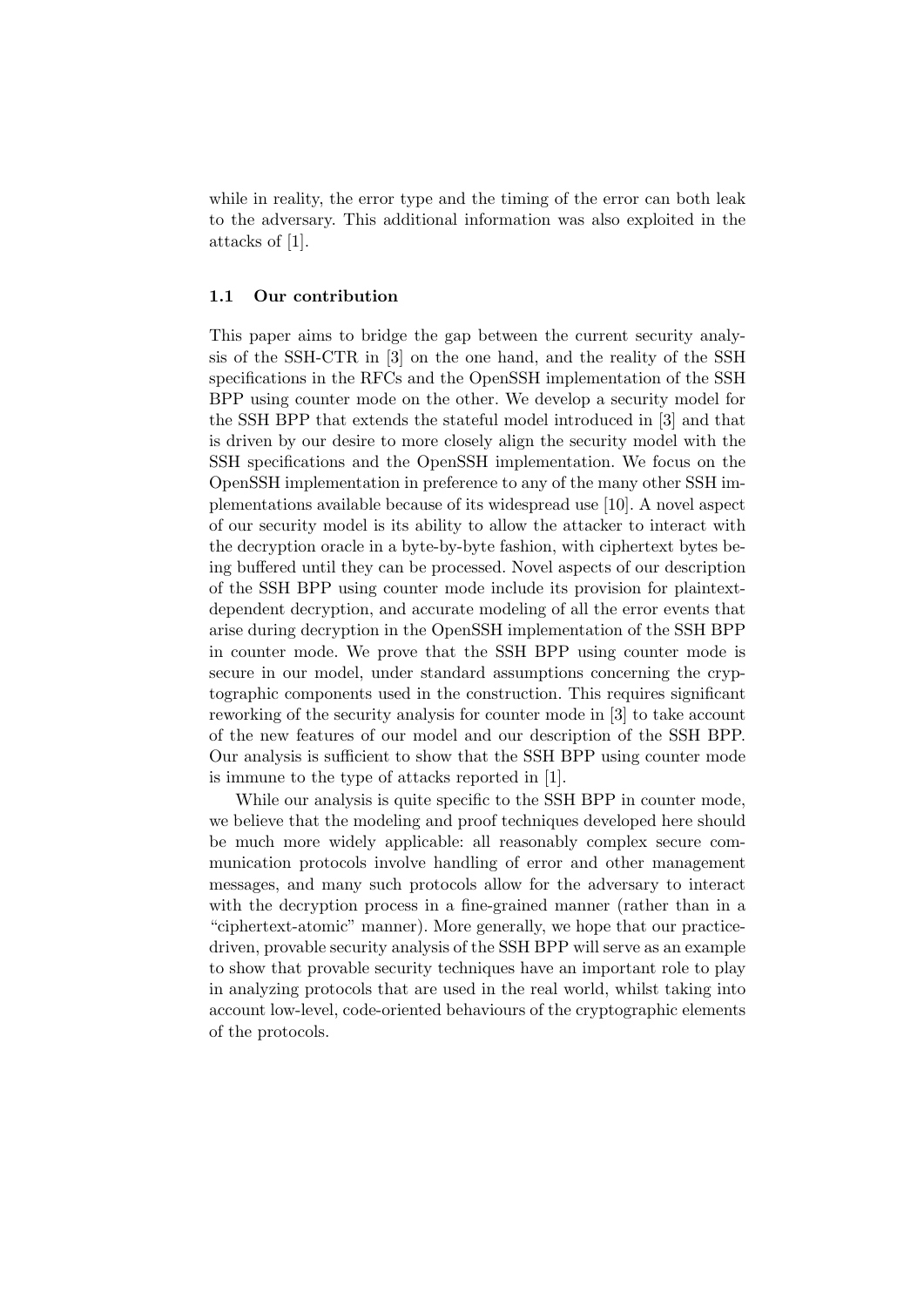# **1.2 Paper Organisation**

We begin by giving a description of the SSH Binary Packet Protocol in Section 2, using this to identify the key features required in our modeling of the SSH BPP and its security. In Section 3 we define the building blocks that we use to define the SSH BPP's Encode-then-Encrypt&MAC encryption scheme. Section 4 gives the definitions of our new security models. Section 5 contains our proof of security for SSH using counter mode encryption. Section 6 presents our conclusions.

# **2 SSH Binary Packet Protocol**

The SSH Binary Packet Protocol (BPP) is defined in RFC 4253 [13]. The SSH BPP provides both confidentiality and integrity of messages sent over an SSH connection using an encode-then-encrypt&MAC construction. A message is first encoded by prepending a 4 byte packet length field and 1 byte padding length field and appending a minimum of 4 bytes of random padding. The packet length field specifies the total length of the encoded message excluding the packet length field itself. This encoded message is then encrypted. There are various algorithms supported for encryption, but here, in the light of the attacks in [1], we only consider stateful counter mode encryption, as specified for SSH in RFC 4344 [4]. Since the SSH BPP is specified in a blockwise manner, SSH still appends padding even when using counter mode encryption. The final ciphertext is the concatenation of the encoded-then-encrypted message and a MAC value. The MAC value is computed over the concatenation of a 32-bit packet sequence number and the encoded (but not encrypted) message. The sequence number is not sent over the channel but is maintained separately by both communicating parties.

# **2.1 Modeling the SSH BPP and its Security**

We now give a high-level description of the main features of our model for the SSH BPP and its security, explaining how these arise from features of the SSH BPP specification and specific implementations.

As with the model of [3], our model for the SSH BPP is a stateful one, reflecting the protocol's use of per-packet sequence numbers. We also wish to give the adversary access to encryption and decryption oracles in a left-or-right indistinguishability game. We next discuss how these oracles should be defined, with further details to follow in the sections ahead. At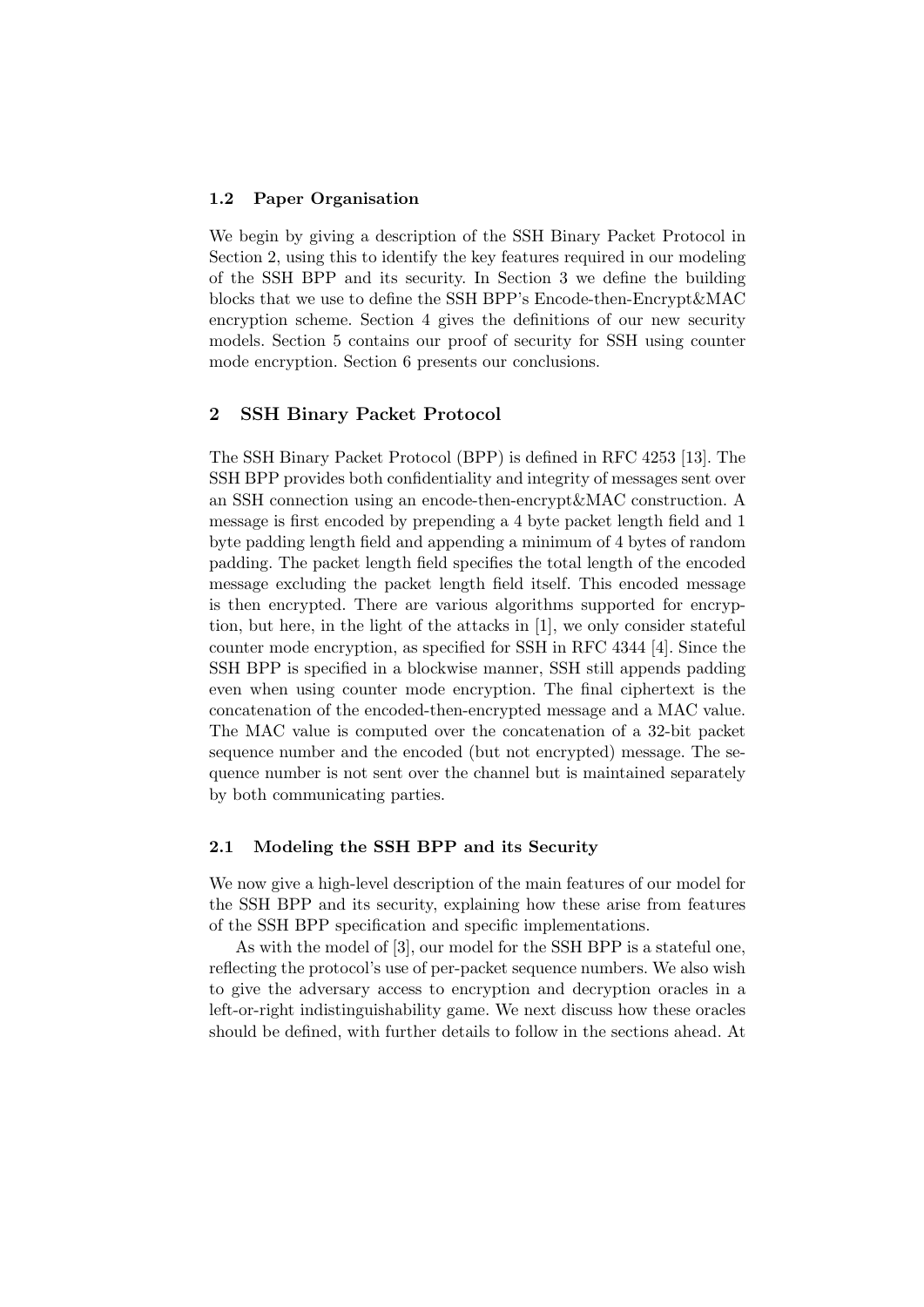this point, our model begins to significantly diverge from the model of [3].

When decrypting a ciphertext, the receiver should first decrypt the first block received and retrieve the packet length field in order to determine how much more data must be received before the MAC tag is obtained. According to RFC 4253 [13]:

*"Implementations SHOULD decrypt the length after receiving the first 8 (or cipher block size, whichever is larger) bytes of a packet."*

Thus we may expect that an SSH implementation will enter into a wait state, awaiting further data, unless sufficient data has already arrived to complete the packet. Informally speaking, this renders the entire decryption process plaintext-dependent, in the sense that the number of ciphertext bytes required before the decryption process can complete (possibly with an error message because of a MAC verification failure) is determined by the initial bytes of the plaintext. Moreover, because SSH is implemented over TCP, the attacker can deliver as few or as many bytes of ciphertext at a time as he wishes to the decrypting party. These facts are exploited in the attacks against the SSH BPP in CBC mode in [1]. Thus our security analysis for the SSH BPP needs to consider the length field and how its processing affects security, as well as allowing the adversary to deliver data to the decryption oracle in a byte-by-byte manner in the security model. However, it should be noted that the plaintext message is not made available to the adversary in a byte-by-byte manner as it is decrypted. Instead, in implementations, the plaintext is buffered until sufficient data has arrived that the MAC can be checked. Our model, therefore, needs to allow byte-by-byte delivery of ciphertext data, but also to include a buffered decryption process.

In fact, the situation is more complicated than this because implementations of SSH also follow the advice in RFC 4253 [13] to perform sanity checking of the length field as soon as it is obtained from the first block of ciphertext:

*". . . implementations SHOULD check that the packet length is reasonable in order for the implementation to avoid denial of service and/or buffer overflow attacks."*

What is "reasonable" is not defined in the RFCs, and specific implementations adopt various practices. Version 5.2 of OpenSSH implements a particular set of checks, and tries to tear down the SSH connection with an error message in the event that these checks fail. This error condition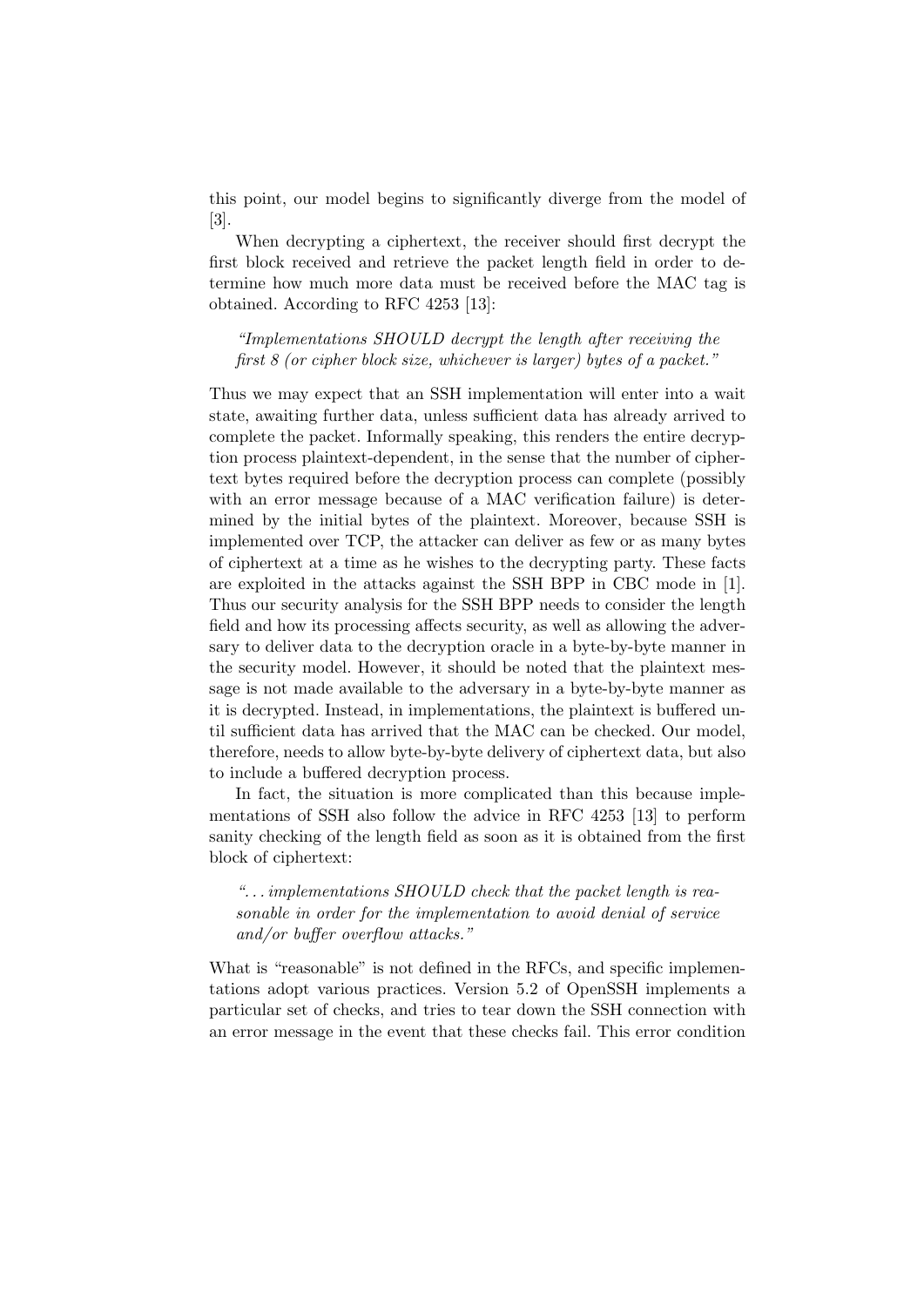is generally quite easy to distinguish from a MAC failure in an attack because an SSH implementation can be made to pass through a wait state before the MAC failure. The distinguishability of these different error conditions is used in the attacks against OpenSSH in CBC mode in [1]. So a security model for the SSH BPP should include errors arising from length checking as well as from MAC failures, and should report these errors in such a way that they can be distinguished by the adversary. Additional errors may arise after MAC checking, because of a failure of the decoding algorithm applied to the recovered, encoded message. Again, the model should reflect this possibility. To comply with the SSH specifications, all of these errors should be "fatal", leading to the destruction of the SSH connection. However, note that an adversary may be able to prevent such error messages from reaching the peer of party initiating the tear-down. We handle this aspect by having separate states for the encryption and decryption oracles in our model, and with an error arising during decryption leading to the loss of the decryption oracle, but not the encryption oracle, and vice-versa.

It is notable that SSH attempts to hide the packet length field by encrypting it. However, a simple extension of the attacks in [1] shows that this is futile: an attacker who can detect the start of a new packet simply needs to flip a bit somewhere in the ciphertext after the length field and wait for a MAC failure. Simple arithmetic involving the number of ciphertext bytes delivered before the MAC failure is seen then tells the attacker what the content of the packet length field was. Of course, the cost of this attack is to lose the SSH connection. However, it shows that the length field cannot be hidden from an active attacker. For this reason, we will insist that, in our left-or-right indistinguishability game, all pairs of messages submitted to the encryption oracle should have the same length when encoded, so that they cannot be trivially distinguished using the above attack.

# **3 Definitions**

#### **3.1 Notation**

First let us begin by defining some notation. For a string x, let  $|x|$  denote the length of  $x$  in bytes, and let  $x[i]$  denote the *i*-th block of  $x$ , where, throughout, blocks consist of *L* bytes. Let  $x[1...n]$  denote the concatenation of the blocks  $x[1], x[2], \ldots, x[n]$  of  $x$  and let  $x||y$  denote the concatenation of strings *x* and *y*. Let  $\varepsilon$  denote the empty string. Let  $\langle i \rangle_t$ denote the *t*-byte binary representation of integer *i*, where  $0 \le i < 2^{8t}$ .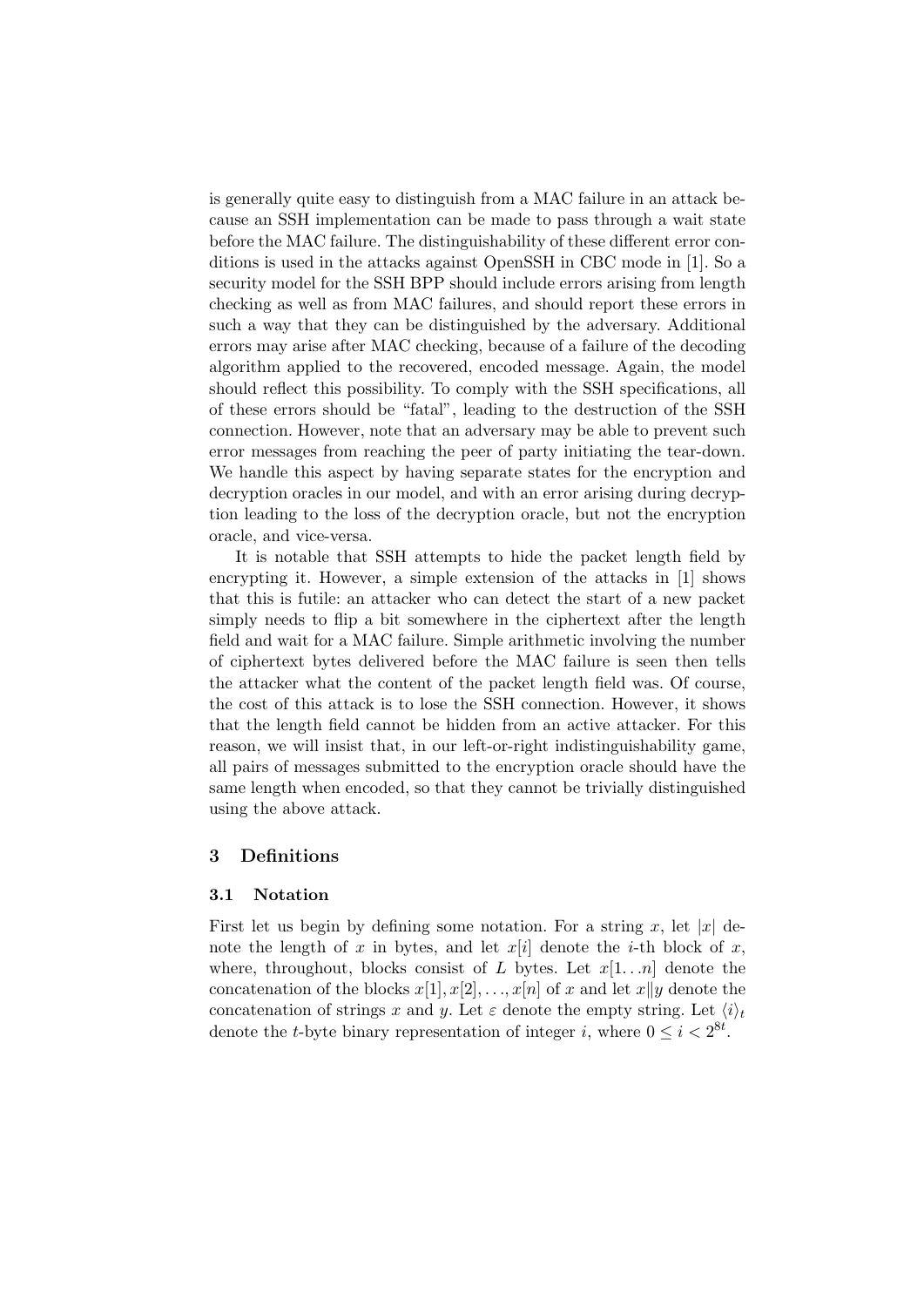#### **3.2 Building Blocks**

Based on the discussion in the previous section, we now define the primitives which form the building blocks in our description of the SSH BBP's encode-then-encrypt&MAC construction. These building blocks are an encoding scheme  $\mathcal{EC}$ , an encryption scheme (we consider only counter mode encryption) and a message authentication scheme *MA*.

**Encoding Scheme:** The *encoding scheme*  $\mathcal{EC} = (enc, dec)$  used in SSH consists of an encoding algorithm enc and a decoding algorithm dec. The encoding algorithm enc is stateful and randomised, takes as input a message *m* and outputs two messages  $(m_e, m_t)$ . Here as in [3],  $m_e$  denotes the encoded message which will be used by any future encryption process and  $m_t$  denotes the encoded message which will be used by a MAC tagging algorithm. As required by the SSH BPP, the encoding algorithm prepends some length information about the message and appends some padding.

The decoding algorithm dec is stateful and deterministic. It takes as input the full encoded message  $m_e = m_e[1...n]$ , strips off all length fields and outputs the decoded message *m*. However, if it is unable to parse the message correctly an error message *⊥<sup>P</sup>* is output. Note that our definition of dec is slightly different to that in  $[3]$  which had two outputs  $m$  and  $m_t$ . Note also that dec will only be called during the decryption process for SSH if both length checking and MAC checking have not returned errors. For correctness of the encoding scheme, we require that for any *m* with  $enc(m) = (m_e, m_t) \neq (\perp, \perp)$ , we have  $dec(m_e) \neq \perp_P$ .

The specific encoding scheme used by the SSH BPP specification is shown in Figure 1. Here, *L* denotes the block-size in bytes of the block cipher in use (or the default value of 8 if a stream cipher such as AR-CFOUR is being used), *LF* denotes the length field, *P L* denotes the padding length and *PD* denotes the padding bytes. The padding bytes are assumed to be random in our security analysis, though our security results also hold for any distribution on the padding bytes (including fixed bytes). We test that the message *m* submitted for encoding contains at most 2<sup>32</sup> *−* 6 bytes, so that the length of the encoded message can be recorded in the 4-byte length field. Each of the two algorithms enc, dec maintains a separate state of the form  $(st, SN)$ , initially set to  $(\varepsilon, 0)$ . In each case, the first component *st* maintains the status of the algorithm, i.e. if the algorithm is in an error state or not. This is used to model the effect of an SSH connection tear-down when an error occurs. The second component *SN* denotes a 32-bit sequence number. Note that RFC 4344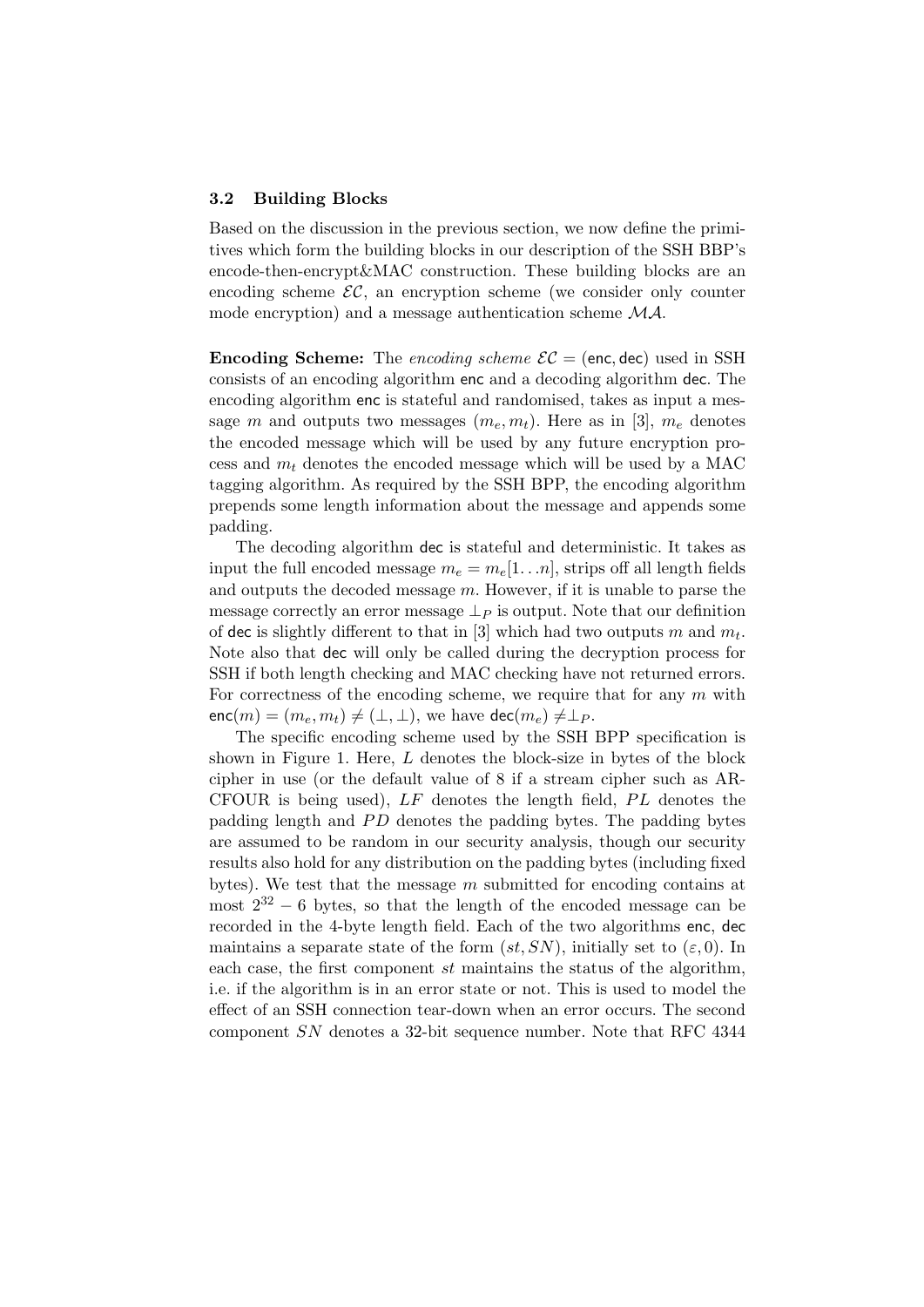```
Algorithm enc(m)
  if st_e = \perp then
     return (⊥, ⊥)
  end if
   if SNe ≥ 2
32 or |m| ≥ 2
32 − 5 then
      ste ←⊥
      return (⊥, ⊥)
  else
      PL \leftarrow L - ((|m| + 5) \mod L)\textbf{if}~PL < 4 then
         PL \leftarrow PL + Lend if
      PD \overset{r}{\leftarrow} \{0,1\}^{8 \cdot PL}LF \leftarrow (1 + |m| + PL)m_e \leftarrow \langle LF \rangle_4 \|\langle PL \rangle_1 \| m \| PDm_t \leftarrow SN_e \Vert m_e \VertSN_e \leftarrow SN_e + 1 (m_e, m_t)end if
                                                    Algorithm dec(me)
                                                       if std =⊥ then
                                                           return ⊥
                                                       end if
                                                        if SN_d \geq 2^{32} then
                                                           std ←⊥
                                                           return ⊥
                                                       else
                                                           Attempt to parse me as:
                                                           \langle LF \rangle_4\langle PL \rangle_1\|m\|PD where
                                                           PL \geq 4, |PD| = PL and |m| \geq 0.
                                                           if parsing fails then
                                                              std ←⊥
                                                              return ⊥P
                                                           else
                                                              SN_d \leftarrow SN_d + 1return m
                                                           end if
                                                       end if
```
**Fig. 1.** Encoding Scheme for SSH

[4] states that when the sequence number *SN* wraps around, new keys must be negotiated. For simplicity in our analysis, we model this by forcing  $st_e$  (or  $st_d$ ) to ⊥ when  $SN_e$  (or  $SN_d$ ) reaches  $2^{32}$ . In our full model of the SSH BPP, this has the effect of removing the adversary's access to the encryption or decryption oracle. This ensures that each value of *SN<sup>e</sup>* or  $SN<sub>d</sub>$  is used only once, and is equivalent to enforcing rekeying when the relevant sequence number wraps around. Note that in [3], the equivalent state consists of a single value which is "over-loaded" to carry both the algorithm status and sequence number. For concreteness, Figure 1 shows the specific parsing steps carried out by OpenSSH during decoding. Other implementations may perform different checks here.

**Encryption Scheme:** The construction of SSH that we consider uses counter mode encryption of a block cipher, and is called SSH-CTR in [3]. When we come to formally analyze the security of SSH-CTR, we will regard the block cipher as being a pseudorandom function (prf) family rather than as a pseudorandom permutation family. This allows us to directly use some of the results from [2]. Our definition for a prf family can be found in the full version of this paper [9].

We give a formal definition for counter mode encryption based on a prf family  $F$ ,  $\text{CTR}[F] = (K\text{-CTR}, \mathcal{E}\text{-CTR}, \mathcal{D}\text{-CTR})$  in [9]. The key generation algorithm *K*-CTR outputs a random *k*-bit key  $K_e$  for the underlying prf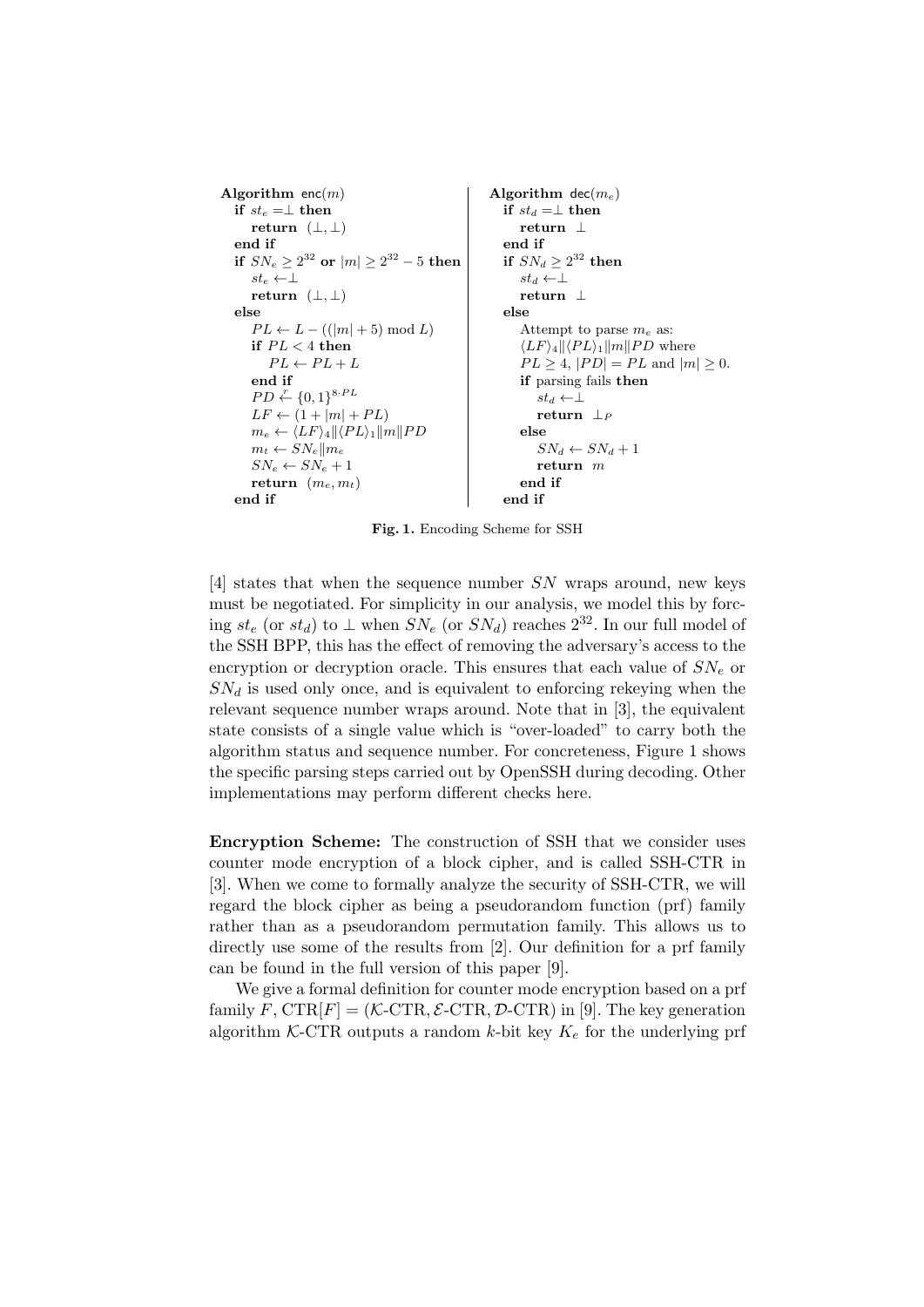family *F*, therefore specifying a function  $F_{K_e}$  having *l*-bit inputs and *L*-byte outputs. Note that in practice we have  $l = 8L$  since all block ciphers have equal input and output size. The key generation algorithm also outputs a random *l*-bit initial counter *ctr*, which is used to initialise counters in the encryption and decryption algorithms *E*-CTR, *D*-CTR.

We also define the scheme  $\text{CTR}^{\mathcal{EC}}[F]$  to be a combination of counter mode encryption and the encoding/decoding scheme from Figure 1. Full details of this scheme appear in [9]. This construction is not used in SSH, but is needed as a step in our security analysis in Section 5.

**Message Authentication Scheme:** A *message authentication scheme*  $(MAC) \mathcal{MA} = (\mathcal{K}_t, \mathcal{T}, \mathcal{V})$  consists of three algorithms. The key generation algorithm  $\mathcal{K}_t$  returns a key  $K_t$ . The tag algorithm  $\mathcal{T}$ , which may be stateful and randomised, takes as input the key  $K_t$  and an encoded message  $m_t$ and returns a tag  $\tau$ . The verification algorithm  $\mathcal{V}$ , which is deterministic and stateless, takes as finput the key  $K_t$  and an encoded message  $m_t$  and a candidate tag  $\tau'$  and outputs a bit. For any key  $K_t$ , message  $m_t$  and internal state of  $\mathcal{T}_{K_t}$ , we require that  $\mathcal{V}_{K_t}(m_t, \mathcal{T}_{K_t}(m_t)) = 1$ .

#### **3.3 Encode-then-Encrypt&MAC**

With the above components defined, we are now ready to define SSH-CTR. Note that our version is significantly different from that considered in [3] because of the new features that we discussed in Section 2.1.

Our construction of SSH-CTR is an Encode-then-Encrypt&MAC construction with plaintext-dependent decryption. We define SSH-CTR = (*K*-SSH-CTR*, E*-SSH-CTR*, D*-SSH-CTR) in Figure 2. This makes use of the encoding scheme  $\mathcal{EC}$  described in Section 3.2, the encryption scheme  $CTR[F]$  and a message authentication scheme  $\mathcal{MA}$ , where the length of the MAC tag is maclen. It also makes use of a length checking algorithm len that we discuss below. Note that this construction is stateful. The encryption state arises from the counter mode state *ctr<sup>e</sup>* combined with the state (*ste, SNe*) of the algorithm enc. The decryption state arises from the counter mode state  $ctr_d$ , the state  $(st_d, SN_d)$  of the algorithm dec, and the ciphertext buffer cbuff. We will refer to the scheme SSH-CTR[*F*] whenever we wish to highlight the scheme's reliance on a particular function family *F* in the encryption component.

The key generation algorithm *K*-SSH-CTR selects keys for counter mode encryption and the MAC algorithm uniformly at random from the relevant key-spaces. This represents a significant abstraction from reality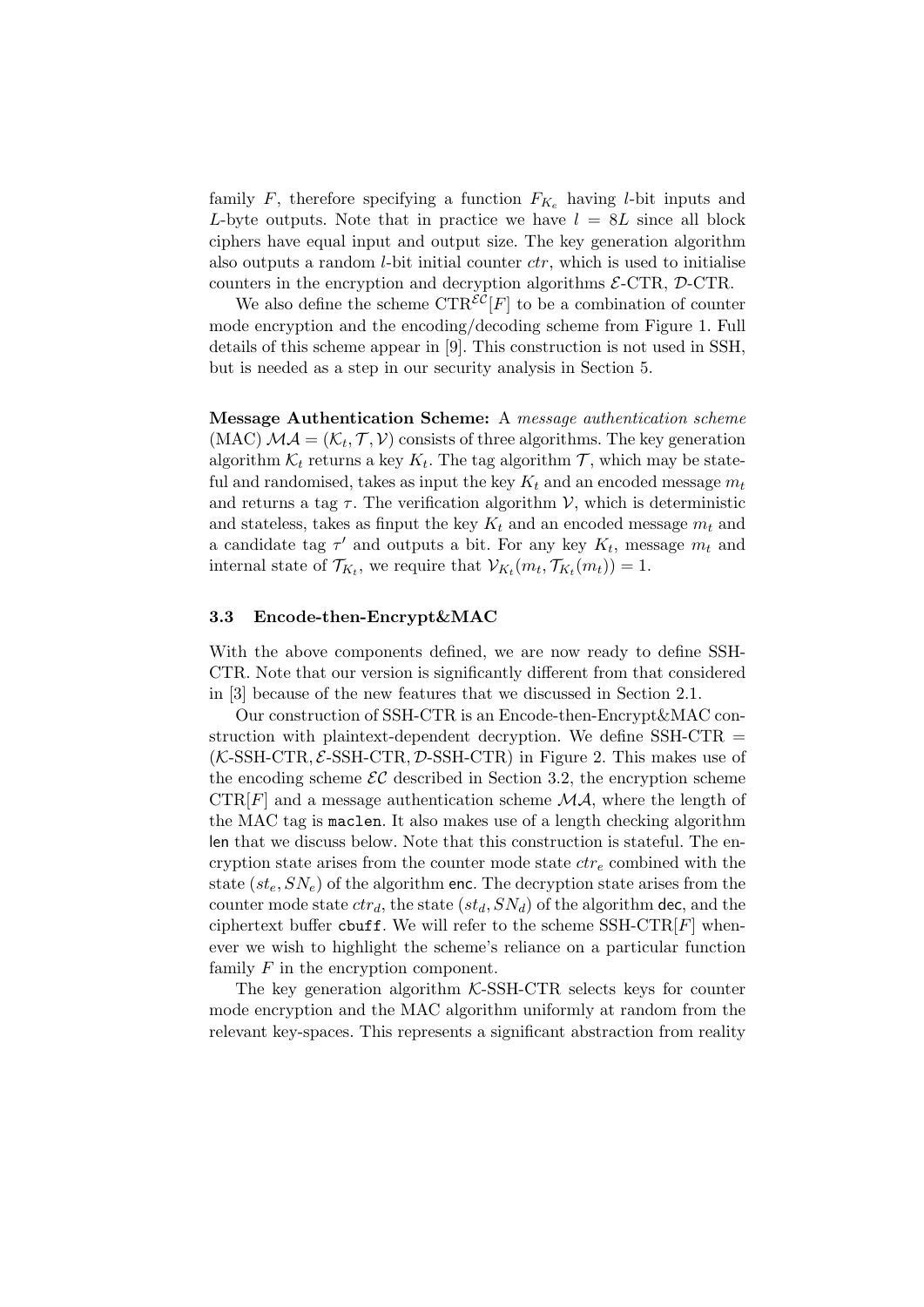```
Algorithm K-SSH-CTR(k)\widetilde{K}_e \overset{r}{\leftarrow} \mathcal{K}_e(k)K_t \leftarrow \mathcal{K}_t(k)ctr \overset{r}{\leftarrow} \{0,1\}^lreturn Ke, Kt
Algorithm \mathcal{E}\text{-SSH-CTR}_{K_e,K_t}(m)if st_e = \perp then
      return ⊥
   end if
   (m_e, m_t) \leftarrow \text{enc}(m)if m_e = \perp then
      ste ←⊥
      return ⊥
   else
       c \leftarrow \mathcal{E}\text{-CTR}_{K_e}(m_e)\tau \leftarrow \mathcal{T}_{K_t}(m_t)return c∥τ
   end if
Algorithm len(m) (|m| = L)
   Parse m as \langle LF \rangle_4 || Rif LF \leq 5 or LF \geq 2^{18} then
      return ⊥L
   else if LF + 4 \mod L \neq 0 then
      return ⊥L
   else
      return LF
   end if
                                                      Algorithm \mathcal{D}\text{-SSH-CTR}_{K_e,K_t}(c)if std =⊥ then
                                                            return ⊥
                                                        end if
                                                         {Stage 1 }
                                                        cbuff ← cbuff∥c
                                                         {Stage 2 }
                                                        if m_e = \varepsilon and |cbuff| \geq L then
                                                            Parse cbuff as \tilde{c}|A (where |\tilde{c}| = L)
                                                             m_e[1] \leftarrow \mathcal{D}\text{-CTR}_{K_e}(\tilde{c})LF \leftarrow \text{len}(m_e[1])if LF = \perp_L then
                                                                std ←⊥
                                                                return ⊥L
                                                            else
                                                                need = 4 + LF + maclen
                                                            end if
                                                        end if
                                                         {Stage 3 }
                                                        if |cbuff| \geq L then
                                                            if |cbuff| ≥ need then
                                                                Parse cbuff as \bar{c}[1 \dots n]\|\tau\|B,
                                                                where |\bar{c}[1...n]||\tau| = need,
                                                                and |\tau| = maclen
                                                                m_e[2...n] \leftarrow \mathcal{D}\text{-CTR}_{K_e}(\bar{c}[2...n])m_e ← m_e[1]|m_e[2...n]m_t \leftarrow SN_d || m_ev \leftarrow \mathcal{V}_{K_t}(m_t, \tau)if v = 0 then
                                                                   std ←⊥
                                                                   return ⊥A
                                                                else
                                                                   m \leftarrow \texttt{dec}(m_e)m_e \leftarrow \varepsilon, cbuff \leftarrow Breturn m
                                                                end if
                                                            end if
                                                        end if
```
**Fig. 2.** SSH-CTR, SSH using counter mode encryption

in our description of SSH-CTR, since in practice these keys and the initial counter value *ctr* are derived in a pseudorandom manner from the keying material established during SSH's key exchange protocol. The decryption algorithm *D*-SSH-CTR is considerably more complex than one might expect. This complexity is required to accurately model all the features of the SSH specification and the OpenSSH implementation. *D*-SSH-CTR operates in 3 distinct stages.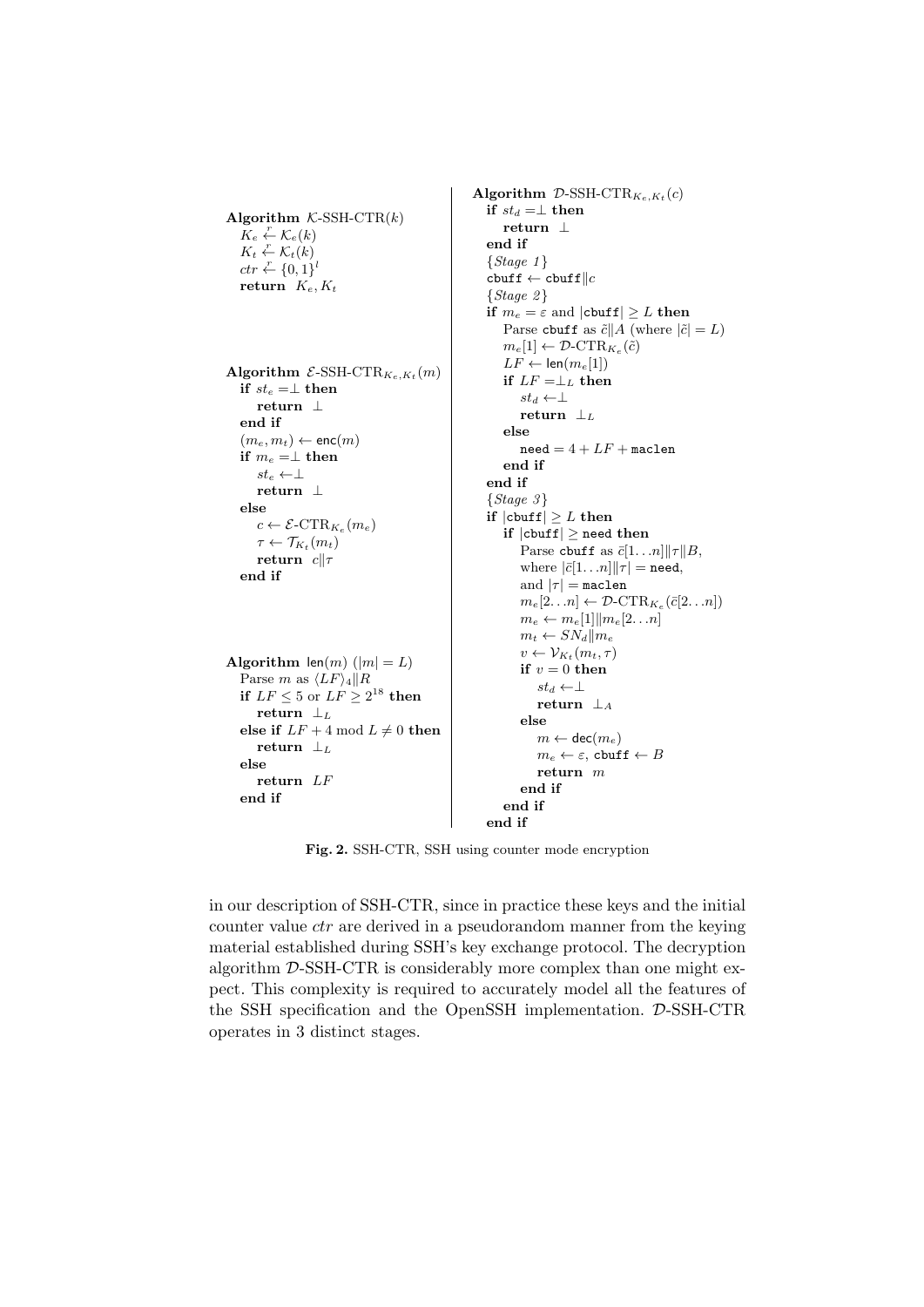In Stage 1, a sequence of ciphertext bytes *c* of arbitrary length is received and appended to the ciphertext buffer cbuff.

In Stage 2 of *D*-SSH-CTR, once sufficient bytes have arrived to process the first block of ciphertext, the packet length field is extracted, and length checking is performed by making a call to the function len. This accords with our discussion in Section 2.1. The function len is shown as part of Figure 2. It takes as input a single block of plaintext, and returns either the content of the length field (as an integer) or a failure symbol *⊥L*. The exact details of length checking, and how to behave if length checking fails, is implementation-specific and not specified in the RFCs. Figure 2 shows the exact checks carried out by OpenSSH version 5.2 in counter mode; our subsequent analysis still holds so long as the algorithm at a minimum checks that the total number of encrypted bytes (i.e. excluding the MAC tag) indicated by the length field is a multiple of the block-size *L*, and fails if this is not the case. For further discussion, see the full version [9]. Note that when length checking fails in OpenSSH version 5.2 in counter mode, an error message is sent and the SSH connection is torn down. We model this by outputting a length error *⊥<sup>L</sup>* and setting the state  $st_d$  to  $\perp$ . Because the first action of *D*-SSH-CTR is to simply return *⊥* if *st<sup>d</sup>* is already equal to *⊥*, our description of SSH-CTR models the subsequent connection tear-down seen in OpenSSH. If the length checks pass, then *D*-SSH-CTR proceeds to use the returned value of *LF* to determine the value of need, which is the number of additional ciphertext bytes that are needed before the entire ciphertext (including MAC tag) is adjudged to have arrived. This makes the decryption algorithm plaintext-dependent and no further output is produced by *D*-SSH-CTR until the complete ciphertext has arrived and its MAC has been checked.

In Stage 3 of *D*-SSH-CTR, ciphertext bytes that have been buffered in cbuff during Stage 1 are processed. Note that our model allows the recipient to receive more data than he expects; this data is denoted by *B* in Stage 3. This data is assumed to be the start of the next ciphertext message and so we reinitialise cbuff with this data at the end of Stage 3. Once the buffer contains sufficient data (as determined by the variable need), the decryption algorithm uses counter mode to obtain the encoded plaintext  $m_e$  and the message  $m_t$  to be verified by the MAC algorithm (this consists of  $m_e$  with the sequence number prepended). The MAC tag is then checked, and, if it verifies successfully, the encoded plaintext *m<sup>e</sup>* is passed to the dec algorithm (as defined in Figure 1). Notice that three types of error can arise during this stage: a failure of the MAC verification, resulting in output  $\perp_A$ , a failure of parsing during decoding, resulting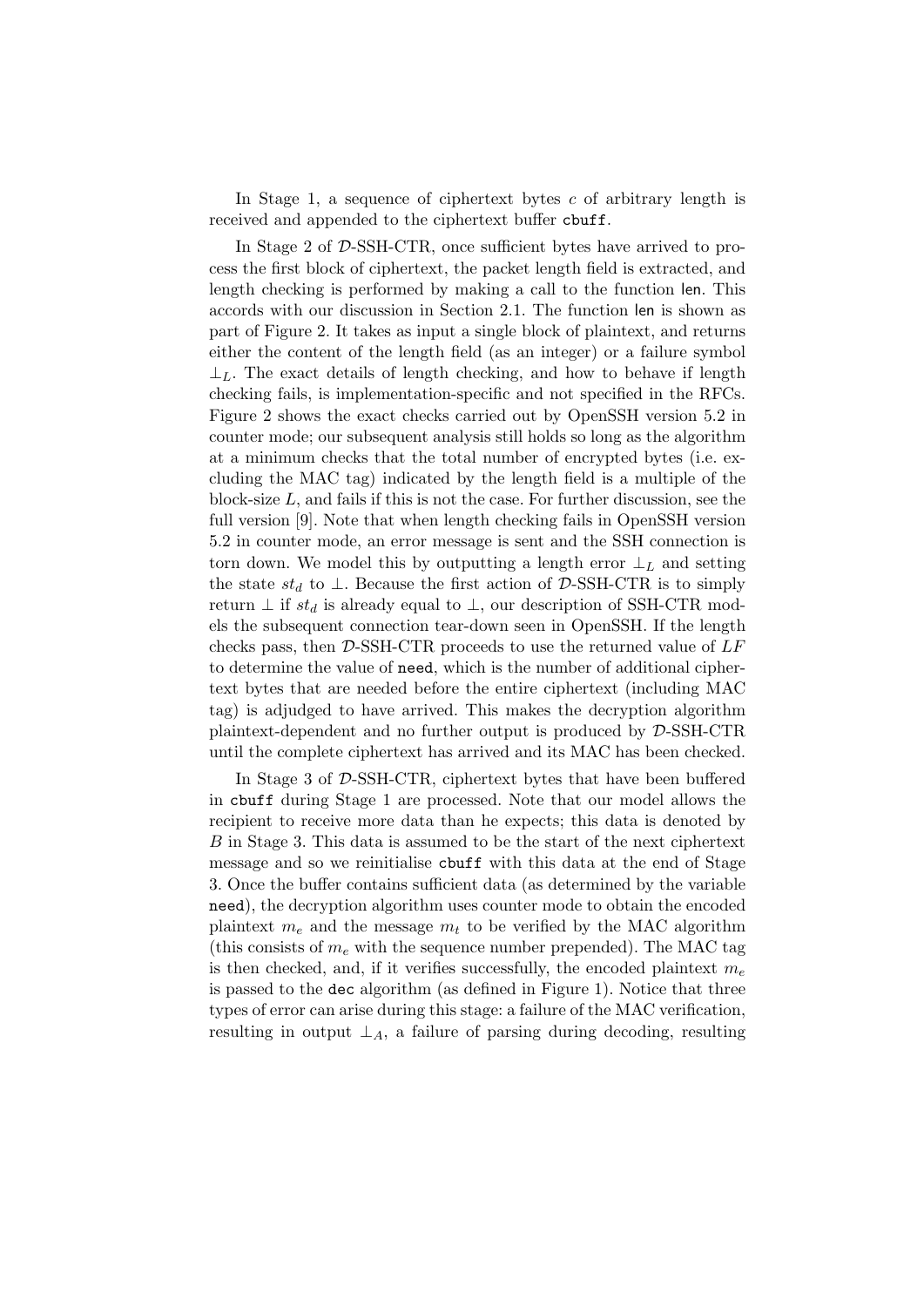in output  $\perp$ *P*, or a wrap-around of the sequence number  $SN_d$  during decoding, resulting in output *⊥*. When any of these errors arises, the state *st<sup>d</sup>* of the decryption algorithm is set as *⊥*. This state is checked at the start of every oracle query and if it equals *⊥*, then an error message *⊥* is returned. In this way, our description of SSH-CTR models the subsequent connection tear-down seen in OpenSSH.

This description of SSH-CTR faithfully models OpenSSH in counter mode, in the sense of having buffered, plaintext-dependent decryption, and with errors arising at exactly the same points during decryption and based on the same failure conditions that are tested in OpenSSH. There are other ways in which to implement SSH and still be RFC-compliant. For example, the full decoding of the message, and hence parsing checks, could be performed before the MAC verification, as is the case in the construction of SSH-CTR given in [3].

# **4 Security Models**

#### **4.1 Chosen Plaintext Security**

We begin by extending the usual left-or-right (LOR) indistinguishability game for a CPA adversary from [2] to handle stateful encryption and leakage of length information. This extension is only needed at intermediate steps in our security analysis, while we are primarily interested in the security of the SSH BPP under chosen ciphertext attacks. For this reason, we content ourselves with chosen plaintext security definitions that are tied to the particular schemes SSH-CTR[*F*] and  $\text{CTR}^{\mathcal{EC}}[F]$  that we need to analyze.

In the usual LOR-CPA model the adversary is given access to a left-orright encryption oracle  $\mathcal{E}(\mathcal{LR}(\cdot,\cdot,b))$ , where  $b \in \{0,1\}$ . This oracle takes as input two messages  $m_0$  and  $m_1$ . If  $b = 0$  it outputs the encryption of  $m_0$  and if  $b = 1$  it outputs the encryption of  $m_1$ . It is the adversary's challenge to determine the bit *b*. The advantage of such an adversary is defined in the usual way. Our extension of the LOR-CPA model makes it stateful and incorporates leakage of a length field. To achieve the former, we incorporate explicit sequence numbers in the model. To achieve the latter, we provide the adversary with access to a length revealing oracle  $\mathcal{L}(\cdot)$  whose operation is specific to the particular scheme under study. For the schemes SSH-CTR[*F*] and CTR<sup> $\mathcal{EC}[F]$ , the oracle takes as</sup> input a block *c* which is treated as the first block of a new message; the oracle decrypts this block to retrieve the length field and performs the required length checking functions, and then outputs either the length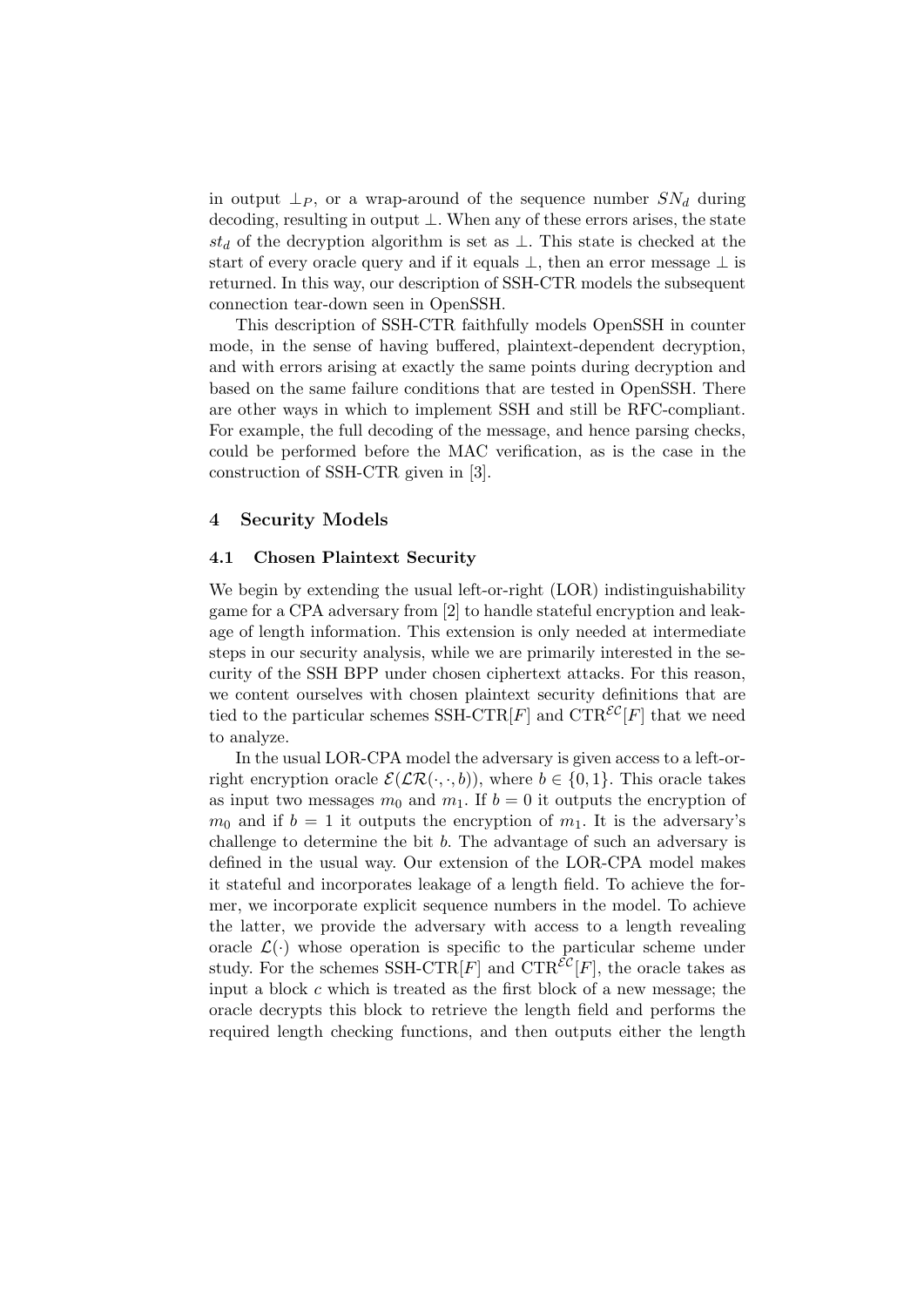field  $LF$  or the symbol  $\perp_L$  signifying an invalid length field. We require that  $\mathcal{L}(\cdot)$  maintains its own view of any internal state of the underlying encryption scheme, according to the queries it receives. For the schemes we consider, this is done by increasing a counter value *ctr<sup>l</sup>* by a number that is determined by the length field, and increasing a sequence number  $SN<sub>l</sub>$  by 1, each time the oracle is called; at the start of the security game,  $ctr<sub>l</sub>$  and  $SN<sub>l</sub>$  are set to the corresponding values held at the encryption oracle. The detailed operation of the length oracle associated with the schemes SSH-CTR[*F*] and CTR<sup> $\mathcal{EC}[F]$  can be found in the full version</sup> [9]. We name our new model LOR-LLSF-CPA, where "LLSF" stands for "length leaking stateful".

In [3], decryption queries are defined to be either "in-sync" or "out-ofsync" with respect to the sequence number at the encryption oracle. We introduce a similar concept for length oracle queries in our next definition:

#### **Definition 1.** *[LOR-LLSF-CPA]*

*Consider the stateful encryption scheme*  $S\mathcal{E} = (\mathcal{K}, \mathcal{E}, \mathcal{D})$  with an associ-*ated length oracle*  $\mathcal{L}(\cdot)$ *. Let*  $b \in \{0,1\}$  *and*  $k \in \mathbb{N}$ *. Let A be an attacker that has access to the oracles*  $\mathcal{E}_K(\mathcal{LR}(\cdot,\cdot,b))$  *and*  $\mathcal{L}(\cdot)$  *The game played is as follows:*

$$
\begin{array}{l} \boldsymbol{Exp}^{lor-llsf-cpa-b}_{\mathcal{E},\mathcal{A}}(k) \\ K \xleftarrow{\mathcal{K}} \mathcal{K}(k) \\ b' \leftarrow \mathcal{A}^{\mathcal{E}_K(\mathcal{LR}(\cdot,\cdot,b)),\mathcal{L}(\cdot)} \\ \boldsymbol{return} \; b' \end{array}
$$

*For all queries*  $(m_0, m_1)$  *to*  $\mathcal{E}_K(\mathcal{LR}(\cdot, \cdot, b))$ *, we require that*  $|\textsf{enc}(m_0)| =$  $|enc(m_1)|$ *. In this model the adversary has the possibility of making three different types of query to L. Let SN<sup>e</sup> denote the sequence numbers at the encryption oracle and let SN<sup>l</sup> denote the sequence numbers at the length oracle.*

- $-$  *A* query  $c$  to  $\mathcal{L}$  when the length oracle has sequence number  $SN_l$  is *said to be in-sync if c is equal to the first block of ciphertext output by the encryption oracle when it had sequence number*  $SN_e = SN_l$ *.*
- $-$  *A* query  $c$  to  $\mathcal{L}$  when the length oracle has sequence number  $SN_l$  is *said to be an out-of-sync current state query if c is not equal to the first block of ciphertext output by the encryption oracle when it had sequence number*  $SN_e = SN_l$ .
- **–** *A query to L when the length oracle has sequence number SN<sup>l</sup> is said to be an out-of-sync future state query if*  $SN_l > SN_e$ , where  $SN_e$  is *the sequence number used by the encryption oracle when responding to its most recent query.*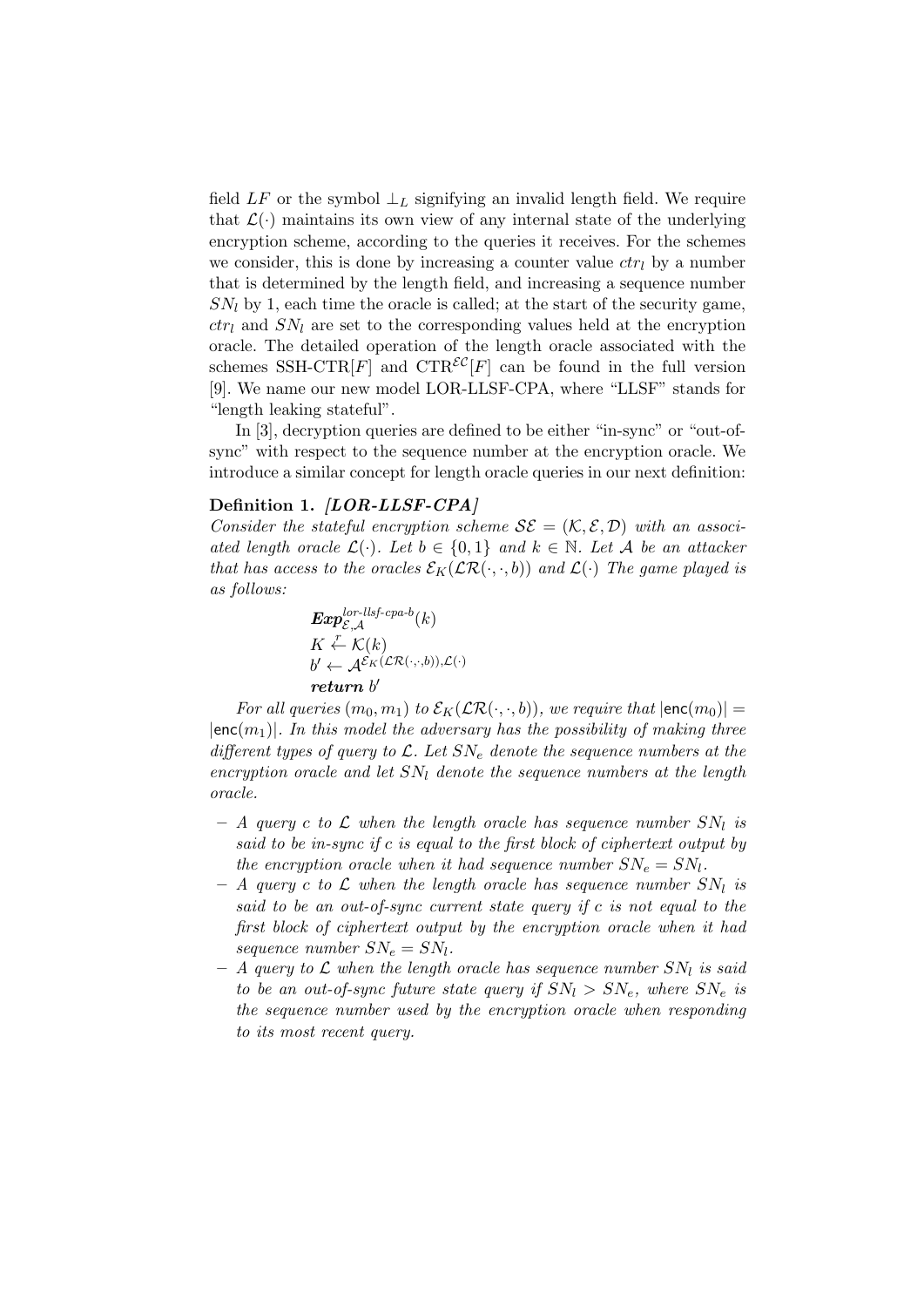*We require that the response to any further length oracle queries following the first out-of-sync query is ⊥.*

*The attacker wins when*  $b' = b$ , and its advantage is defined to be:

$$
\boldsymbol{Adv}_{\mathcal{SE},\mathcal{A}}^{lor-llsf-cpa}(k) = \Pr[\boldsymbol{Exp}_{\mathcal{SE},\mathcal{A}}^{lor-llsf-cpa-1}(k) = 1] - \Pr[\boldsymbol{Exp}_{\mathcal{SE},\mathcal{A}}^{lor-llsf-cpa-0}(k) = 1].
$$

*The advantage function of the scheme is defined to be*

$$
\boldsymbol{Adv}^{lor-llsf-cpa}_{\mathcal{SE}}(k,t,q_e,\mu_e,q_l)=\max_{\mathcal{A}}\{\boldsymbol{Adv}^{lor-llsf-cpa}_{\mathcal{SE},\mathcal{A}}(k)\}
$$

 $f$ or any integers  $t, q_e, \mu_e, q_l$ . The maximum is over all adversaries  ${\cal A}$  with *time complexity t, making at most q<sup>e</sup> queries to the encryption oracle, totalling at most*  $\mu_e$  *bits in each of the left and right inputs, and*  $q_l$  *queries to the length revealing oracle.*

# **4.2 Chosen Ciphertext Security**

Now we consider chosen ciphertext attackers. We introduce a new security notion for left-or-right indistinguishability against chosen-ciphertext attackers for buffered, stateful decryption (LOR-BSF-CCA). In this model, which extends the IND-SFCCA model of [3], the adversary is given access to an encryption oracle and to a *buffered* decryption oracle. The model applies for any encryption scheme in which the decryption oracle maintains a buffer of as-yet-unprocessed ciphertext bytes cbuff and in which encryption and decryption states include sequence numbers which are incremented after each successful operation. For reasons explained in Section 2.1, we need to limit the attacker's queries to the encryption oracle to pairs of messages  $(m_0, m_1)$  having the same length when encoded.

# **Definition 2.** *[LOR-BSF-CCA]*

*Consider the symmetric encryption scheme*  $S\mathcal{E} = (\mathcal{K}, \mathcal{E}, \mathcal{D})$  *with buffered, stateful decryption.* Let  $b \in \{0,1\}$  and  $k \in \mathbb{N}$ . Let A be an attacker that *has access to the oracles*  $\mathcal{E}_K(\mathcal{LR}(\cdot,\cdot,b))$  *and*  $\mathcal{D}_K(\cdot)$ *. The game played is as follows:*

$$
\begin{array}{l}\n\mathbf{Exp}^{lor-bsf\text{-}cca\text{-}b}_{\mathcal{SE},\mathcal{A}}(k) \\
K \xleftarrow{\mathcal{F}} \mathcal{K}(k) \\
b' \leftarrow \mathcal{A}^{\mathcal{E}_K(\mathcal{LR}(\cdot,\cdot,b)),\mathcal{D}_K(\cdot)}(k) \\
\mathbf{return} \; b'\n\end{array}
$$

*We require that for all queries*  $(m_0, m_1)$  *to*  $\mathcal{E}_K(\mathcal{LR}(\cdot, \cdot, b))$ ,  $|\textsf{enc}(m_0)| =$  $|enc(m_1)|$ *. In this model the adversary has the possibility of making three*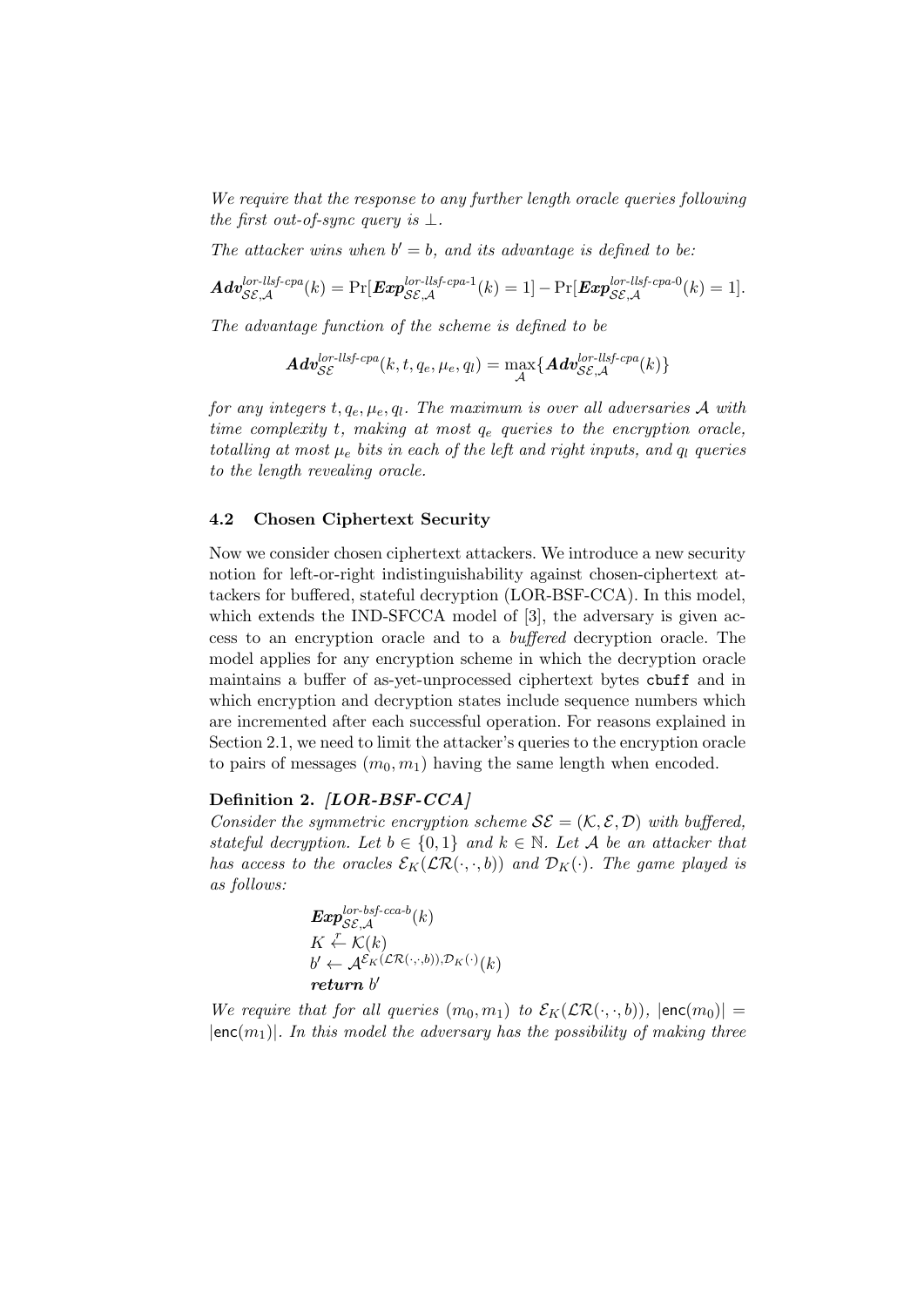*different types of decryption query. Let SN<sup>e</sup> denote the sequence numbers at the encryption oracle and let SN<sup>d</sup> denote the sequence numbers at the decryption oracle. Recall that, since the adversary can deliver ciphertexts in a byte-wise fashion to the decryption oracle, the same value of*  $SN_d$ *may be involved in processing a sequence of ciphertext queries.*

- **–** *The sequence of decryption queries corresponding to the sequence number SN<sup>d</sup> is said to be in-sync if, after input of the final query in the sequence, the ciphertext buffer* cbuff *has as a prefix the output from the encryption oracle for sequence number*  $SN_e = SN_d$ *. The response from an in-sync query is not returned to the adversary.*
- **–** *The sequence of decryption queries corresponding to the sequence number SN<sup>d</sup> is said to be an out-of-sync current state query if, after input of the final query in the sequence, the ciphertext buffer* cbuff *does not have the output from the encryption oracle for sequence number*  $SN_e = SN_d$  *as a prefix.*
- **–** *The sequence of decryption queries corresponding to the sequence number*  $SN_d$  *is said to be an out-of-sync future state query if*  $SN_d > SN_e$ , *where SN<sup>e</sup> is the sequence number used by the encryption oracle when responding to its most recent query.*

*The response to any further decryption queries following an out-of-sync query is the ⊥ symbol.*

*The attacker wins when*  $b' = b$ , and its advantage is defined to be:

$$
\mathbf{Adv}_{\mathcal{SE},\mathcal{A}}^{lor\text{-}bsf\text{-}cca}(k) = \Pr[\mathbf{Exp}_{\mathcal{SE},\mathcal{A}}^{lor\text{-}bsf\text{-}cca-1}(k) = 1] - \Pr[\mathbf{Exp}_{\mathcal{SE},\mathcal{A}}^{lor\text{-}bsf\text{-}cca-0}(k) = 1].
$$

*The advantage function of the scheme is defined to be*

$$
\boldsymbol{Adv}_{\mathcal{SE}}^{lor\text{-}bsf\text{-}cca}(k,t,q_e,\mu_e,q_d,\mu_d) = \max_{\mathcal{A}} \{\boldsymbol{Adv}_{\mathcal{SE},\mathcal{A}}^{lor\text{-}bsf\text{-}cca}(k)\}
$$

*for any integers t, qe, µe, qd, µd. The maximum is over all adversaries A with time complexity t, making at most q<sup>e</sup> queries to the encryption oracle, totalling at most µ<sup>e</sup> bits in each of the left and right inputs, and at most*  $q_d$  *series of queries to the decryption oracle, totalling at most*  $\mu_d$  *bits.* 

In the model above, the response from an in-sync decryption query is not returned to the adversary. This is required in order to prevent the obvious and trivial attack in which the adversary simply queries the decryption oracle with the output from the encryption oracle. We include in-sync decryption queries in order to permit the adversary to observe the system's behaviour in encrypting messages of its choice and to let the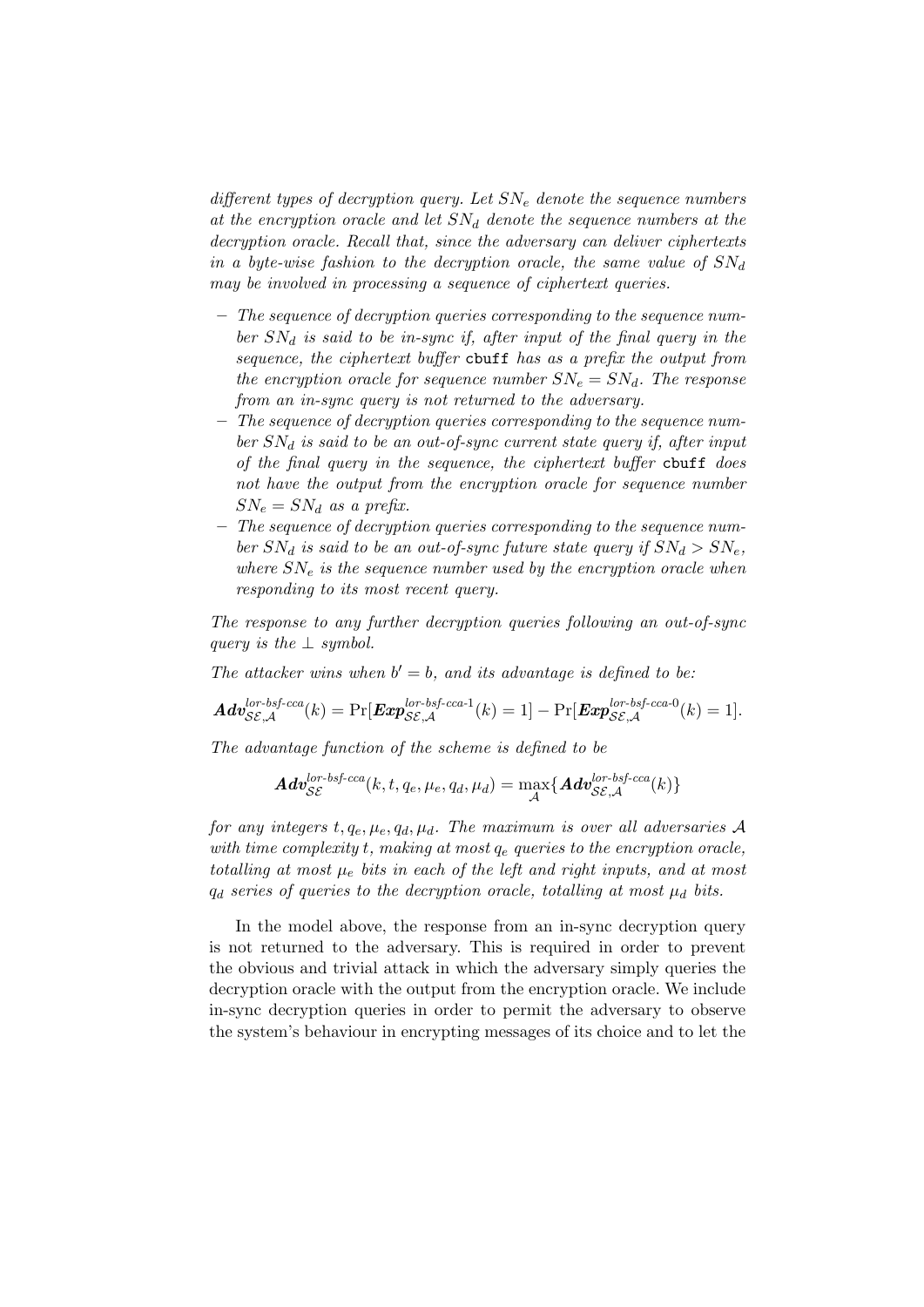adversary advance the sequence numbers maintained at the encryption and decryption oracles to values of its choice. We make the restriction that only one out-of-sync query is allowed for the same reason that this restriction is made in [3]: if the first out-of-sync query does not decrypt successfully, the decryption oracle enters a halting state anyway, while if it does, then our security analysis will show that the adversary has broken the strong unforgeability of the MAC scheme. Our security model and analysis can be extended to handle multiple out-of-sync decryption queries.

The specific decryption oracle we consider when analyzing the security of SSH-CTR operates exactly as the decryption algorithm *D*-SSH-CTR in Section 3.3: the oracle takes as input an arbitrary number of bytes which is then added to cbuff; the decryption process uses the first plaintext block to determine how many bytes of ciphertext are needed to complete the packet; and the decryption process involves length checking, MAC checking, and decoding, with each of these steps potentially outputting a distinct error message. Also note that for SSH-CTR, the decryption oracle acts as a "bomb" oracle: when an error of any type occurs this oracle simply outputs *⊥* in response to any further query. This models an attempt by the decrypting party to initiate an SSH connection teardown. However, note that our model for SSH-CTR has separate states for encryption and decryption, so that the encryption oracle is not "lost" if the decryption oracle is. This allows us to model an adversary that outputs the relevant error messages. This description of SSH-CTR in the context of the LOR-BSF-CCA model is sufficiently rich to give the attacker all the capabilities exploited in the attacks of Albrecht *et al.* [1]. Thus, if we can prove SSH-CTR to be secure in the LOR-BSF-CCA sense, then attacks of the kind developed in [1] will be prevented.

# **4.3 Integrity of Ciphertexts**

We next extend the INT-SFCTXT model from [3] to include buffered decryption. We call our new model "integrity of ciphertexts for buffered, stateful decryption" or INT-BSF-CTXT. The model again applies for any encryption scheme in which the decryption oracle maintains a buffer of as-yet-unprocessed ciphertext bytes cbuff and in which encryption and decryption states include sequence numbers which are incremented after each successful operation.

In this INT-BSF-CTXT model, the adversary has access to encryption and decryption oracles, and is considered successful if it is able to make an out-of-sync sequence of decryption queries that results in an output from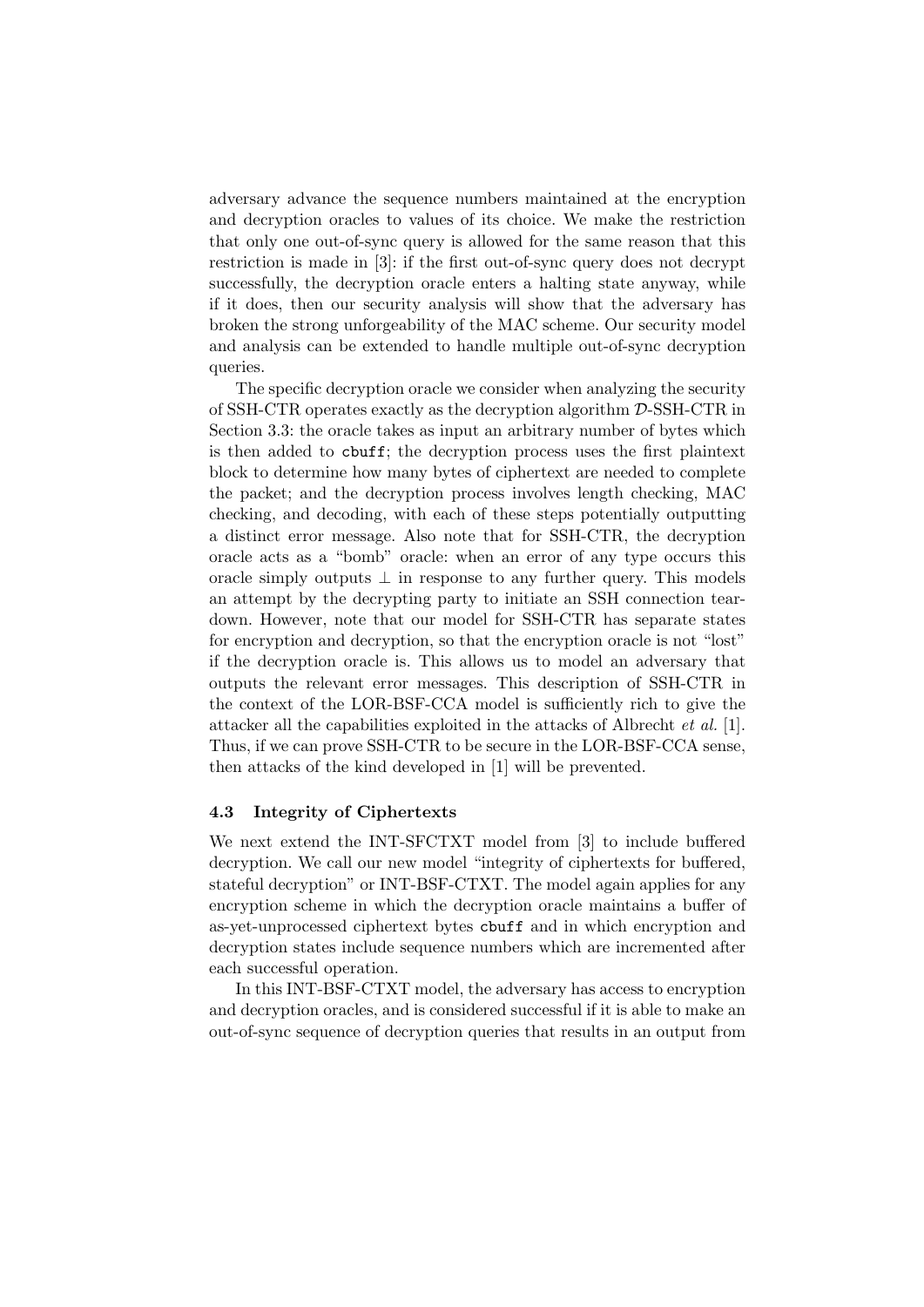the decryption oracle that is not a member of the set  $\{\perp_L, \perp_A, \perp_P, \perp\}$ . Again, the specific decryption oracle that we consider when analyzing the security of SSH-CTR operates exactly as the decryption algorithm *D*-SSH-CTR in Section 3.3. The formal definition of the INT-BSF-CTXT model can be found in the full version of this paper [9].

#### **4.4 Security of Message Authentication Schemes**

Finally, we define two security notions for MACs. We will use the LOR-DCPA notion from [3], for distinct plaintext privacy of message authentication schemes. We will also use the standard SUF-CMA model for strong unforgeability of MACs. The formal definitions for these notions can also be found in the full version [9].

# **5 Security Analysis**

We will now present our main result, Theorem 1. This theorem provides a concrete security guarantee for the scheme SSH-CTR[*F*] in terms of security properties of the prf family *F* and MAC scheme *MA* used in its construction. The structure of our proof follows that in [3], but with significant modifications being needed to handle the new features of our security model and adversary. Our proof is valid no matter what length checks are performed by the encoding scheme, so long as the minimal length check described previously is included. Our proof is also valid (and in fact can be tightened slightly) if the random padding bytes in the encoding scheme are replaced by fixed bytes. It is also valid no matter what specific parsing checks are carried out, provided that the encoding scheme is correct. With the exception of our main result, the proofs are given in the full version of this paper [9].

**Theorem 1.** *Let SSH-CTR*[*F*] *be the combined encryption scheme for the encoding scheme EC, counter mode encryption CTR*[*F*] *and a message authentication scheme MA. Then for*  $q_e, q_d \leq 2^{32}, \mu_e \leq 8L2^l - 8q_e(8+L)$ *and any*  $t, k, \mu_d$ *, we have:* 

$$
\begin{array}{l}\boldsymbol{Adv}_{SSH-CTR[F]}^{lor-bsf-cca}(k,t,q_e,\mu_e,q_d,\mu_d) \\ \leq 2\boldsymbol{Adv}_{\mathcal{MA}}^{suf-cma}(k,t,q_t,\mu_t,q_v,\mu_v)+2\boldsymbol{Adv}_{F}^{prf}(k,t',q_F)+4\boldsymbol{Adv}_{\mathcal{T}}^{prf}(k,t'',q_t)\end{array}
$$

where  $q_t = q_e$ ,  $\mu_t \leq \mu_e + 8(L+12)q_e$ ,  $q_v = q_d$ ,  $\mu_v \leq \mu_d + 32q_d$ ,  $q_F \leq$  $q_l + \mu_e/8L + q_e(1 + 8/L), t' = O(t)$  and  $t'' = O(t)$ .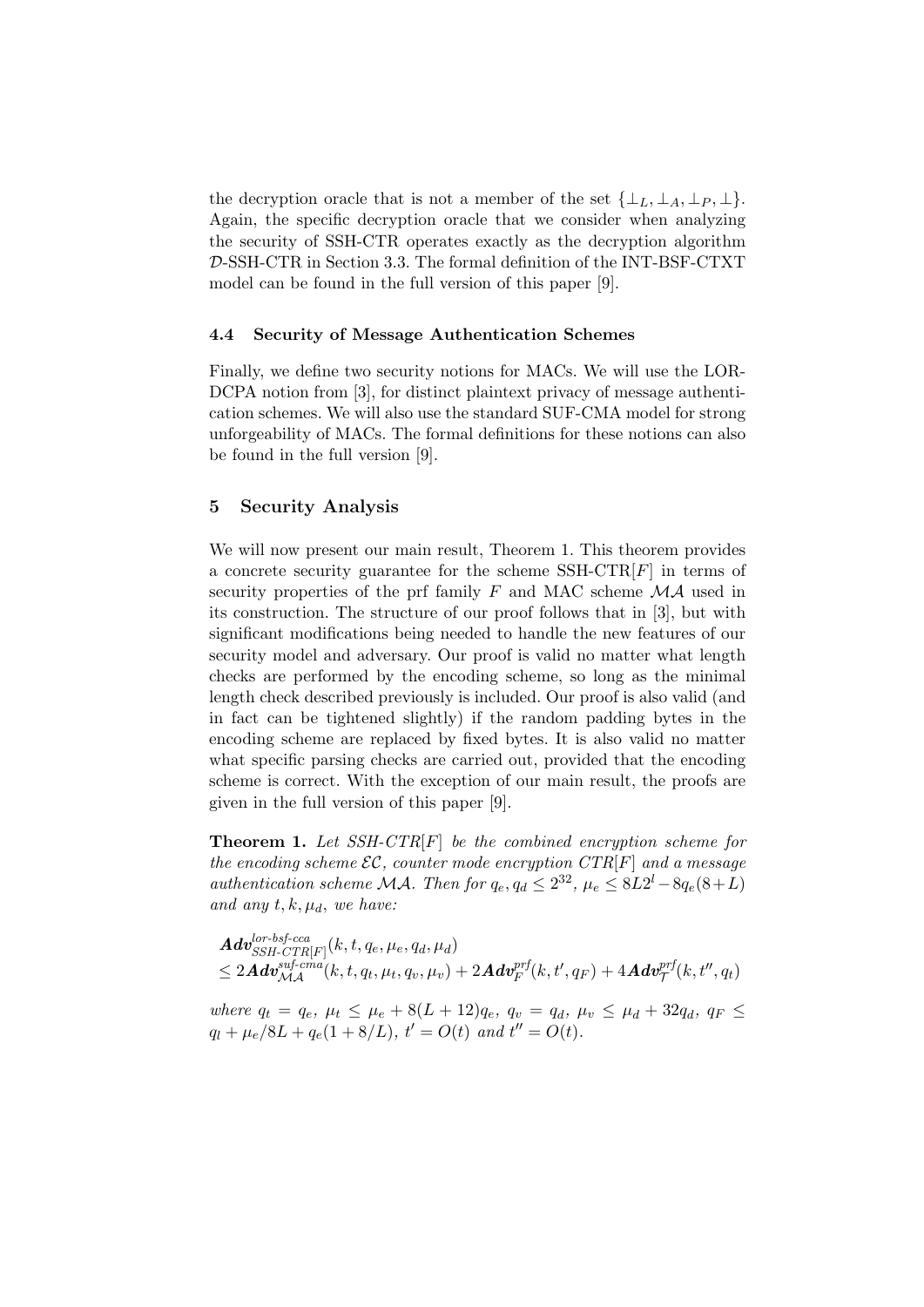**Proof of Theorem 1:** This follows from Theorem 2 and Lemmas 1, 2, 3, 4 and 5.

The following is an extension of a result of Bellare and Namprempre [5]; here we consider buffered, stateful decryption and include in our model potential errors arising from length checking, MAC failures and parsing failures.

**Theorem 2.** *Let SSH-CTR*[*F*] *be the combined encryption scheme for the encoding scheme EC, counter mode encryption CTR*[*F*] *and a message authentication scheme*  $\mathcal{MA}$ *. Then for any*  $k, t, q_e, \mu_e, q_d, \mu_d$ *, we have:* 

$$
\begin{array}{l}\boldsymbol{Adv}^{lor-bsf\text{-}cas}_{\text{SSH-CTR}[F]}(k,t,q_e,\mu_e,q_d,\mu_d)\\ \leq 2\boldsymbol{Adv}^{int-bsf\text{-}cxt}_{\text{SSH-CTR}[F]}(k,t,q_e,\mu_e,q_d,\mu_d)+\boldsymbol{Adv}^{lor\text{-}llsf\text{-}cpa}_{\text{SSH-CTR}[F]}(k,t,q_e,\mu_e,q_l) \end{array}
$$

*where*  $q_l = q_d$ *.* 

**Lemma 1.** *Let SSH-CTR*[*F*] *be the combined encryption scheme for the encoding scheme EC, counter mode encryption CTR*[*F*] *and a message authentication scheme*  $\mathcal{MA}$ *. Then for*  $q_e, q_d \leq 2^{32}$  *and any*  $k, t, \mu_e, \mu_d$ *, we have:*

$$
\boldsymbol{Adv}_{SSH-CTR[F]}^{int-bsf-ctxt}(k,t,q_e,\mu_e,q_d,\mu_d) \leq \boldsymbol{Adv}_{\mathcal{MA}}^{suf-cma}(k,t,q_t,\mu_t,q_v,\mu_v)
$$

where  $q_t = q_e$ ,  $\mu_t \le \mu_e + 8(L+12)q_e$ ,  $q_v = q_d$ , and  $\mu_v \le \mu_d + 32q_d$ .

**Lemma 2.** *Let SSH-CTR*[*F*] *be the combined encryption scheme for the encoding scheme EC, counter mode encryption CTR*[*F*] *and a message authentication scheme*  $\mathcal{MA}$ *. Then for*  $q_e, q_l \leq 2^{32}$  *and any*  $k, t, \mu_e$ *, we have:*

$$
\begin{array}{l}\boldsymbol{Adv}^{lor-llsf-cpa}_{SSH-CTR[F]}(k,t,q_e,\mu_e,q_l)\\ \leq \boldsymbol{Adv}^{lor-llsf-cpa}_{CTR^{\mathcal{LC}[F]}}(k,t',q_e,\mu_e,q_l)+2\boldsymbol{Adv}^{lor-dcpa}_{\mathcal{MA}}(k,t'',q_t,\mu_t)\end{array}
$$

where  $q_t = q_e$ ,  $t' = O(t)$ ,  $t'' = O(t)$ , and  $\mu_t \leq \mu_e + 16(L + 12)q_e$ .

**Lemma 3.** *Suppose F is a prf family with input length l bits and output length L bytes.* Let  $R = Rand^{\rightarrow L}$  *be the set of all functions mapping l-bit strings to L-byte strings. Then for any*  $k, t, q_e, \mu_e, q_l$ , we have:

$$
\begin{array}{l}\boldsymbol{A}\boldsymbol{dv}_{CTR}^{lor-llsf-cpa}(k,t,q_e,\mu_e,q_l)\\ \leq 2\boldsymbol{A} \boldsymbol{dv}_{F}^{prf}(k,t',q_F)+\boldsymbol{A} \boldsymbol{dv}_{CTR}^{lor-llsf-cpa}(k,t,q_e,\mu_e,q_l)\end{array}
$$

*where*  $q_F \leq q_l + \mu_e/8L + q_e(40 + 8(3 + L))/8L$  *and*  $t' = O(t)$ *.*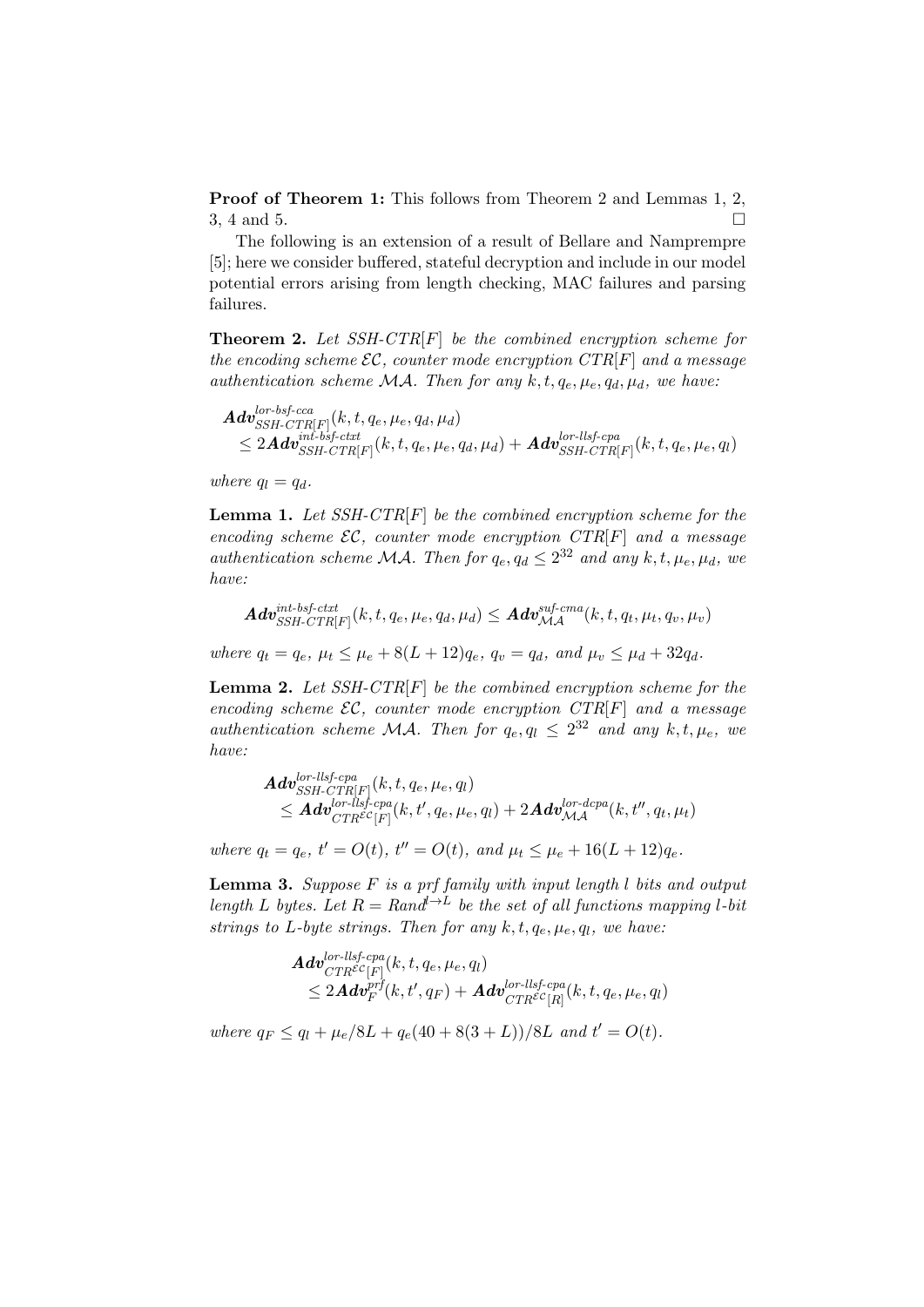**Lemma 4.** For any  $k, t, q_l, q_e$  and  $\mu_e \leq 8L2^l - 8q_e(8 + L)$  we have:

$$
\boldsymbol{Adv}_{CTR}^{lor-llsf-cpa}(k,t,q_e,\mu_e,q_l)=0.
$$

**Lemma 5.** *Let MA be a message authentication scheme. Then for any*  $k, t$  *and*  $q_t$ *, we have:* 

$$
\boldsymbol{Adv_{\mathcal{MA}}^{lor-depa}(k,t,q_t,\mu_t)\leq 2\boldsymbol{Adv_T^{prf}(k,t',q_t)}
$$

*where*  $t' = O(t)$ *.* 

# **6 Conclusion**

We have extended the security model of Bellare *et al.* [3] to develop a model suited to analyzing the SSH BPP. We gave a description of SSH-CTR that is closely linked to the specification of SSH in the RFCs and the OpenSSH implementation of SSH. We then proved the security of SSH-CTR in the extended model. Our approach is sufficiently powerful to incorporate the attacks of Albrecht *et al.* [1]. This helps to close the gap that exists between the formal security analysis of SSH and the way in which SSH should be (and is in practice) implemented.

Our approach can be seen as an attempt to expand the scope of provable security to incorporate the fine details of cryptographic implementations. We grant the attacker a much wider and more realistic set of ways of interacting with the SSH protocol than in the previous analysis of [3]. We believe that our approach captures more of the cryptographically relevant features of the SSH BPP, including plaintext-dependent, byte-wise decryption and detailed modeling of the errors that can arise during cryptographic processing in the SSH BPP.

#### **References**

- 1. M.R. Albrecht, K.G. Paterson and G.J. Watson. Plaintext recovery attacks against SSH. In *IEEE Symposium on Security and Privacy*, pages 16–26. IEEE Computer Society, 2009.
- 2. M. Bellare, A. Desai, E. Jokipii, and P. Rogaway. A concrete security treatment of symmetric encryption. In *Proceedings of 38th Annual Symposium on Foundations of Computer Science (FOCS '97)*, pages 394–403. IEEE, 1997.
- 3. M. Bellare, T. Kohno, and C. Namprempre. Breaking and provably repairing the SSH authenticated encryption scheme: A case study of the encode-then-encryptand-MAC paradigm. *ACM Transactions on Information and Systems Security*, 7(2):206–241, 2004.